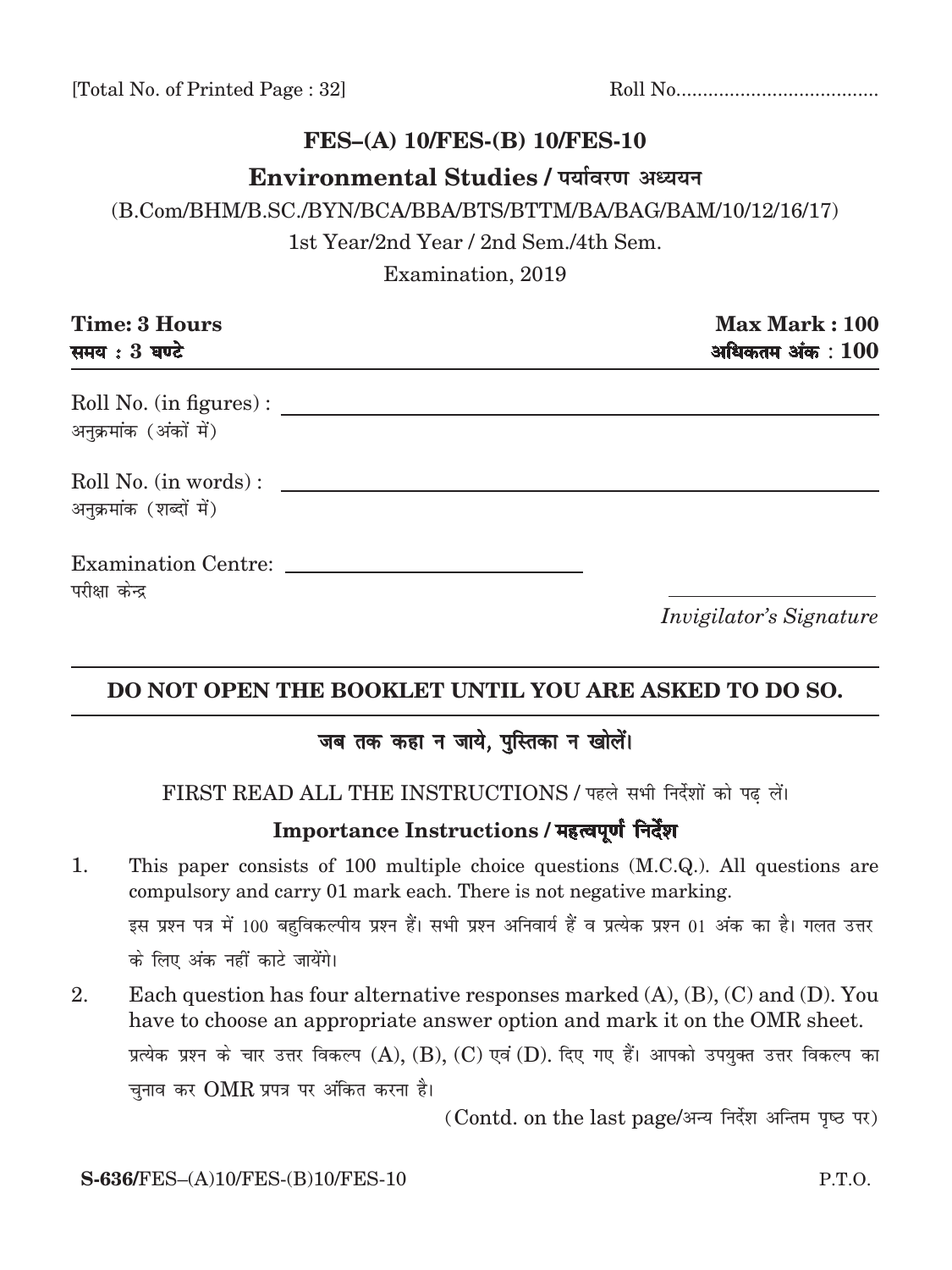# ROUGH WORK

 $\textbf{S-636/FES} \textcolor{red}{-(A)10/FES \textbf{-}(B)10/FES \textbf{-}10}$  $\overline{\phantom{a}2}$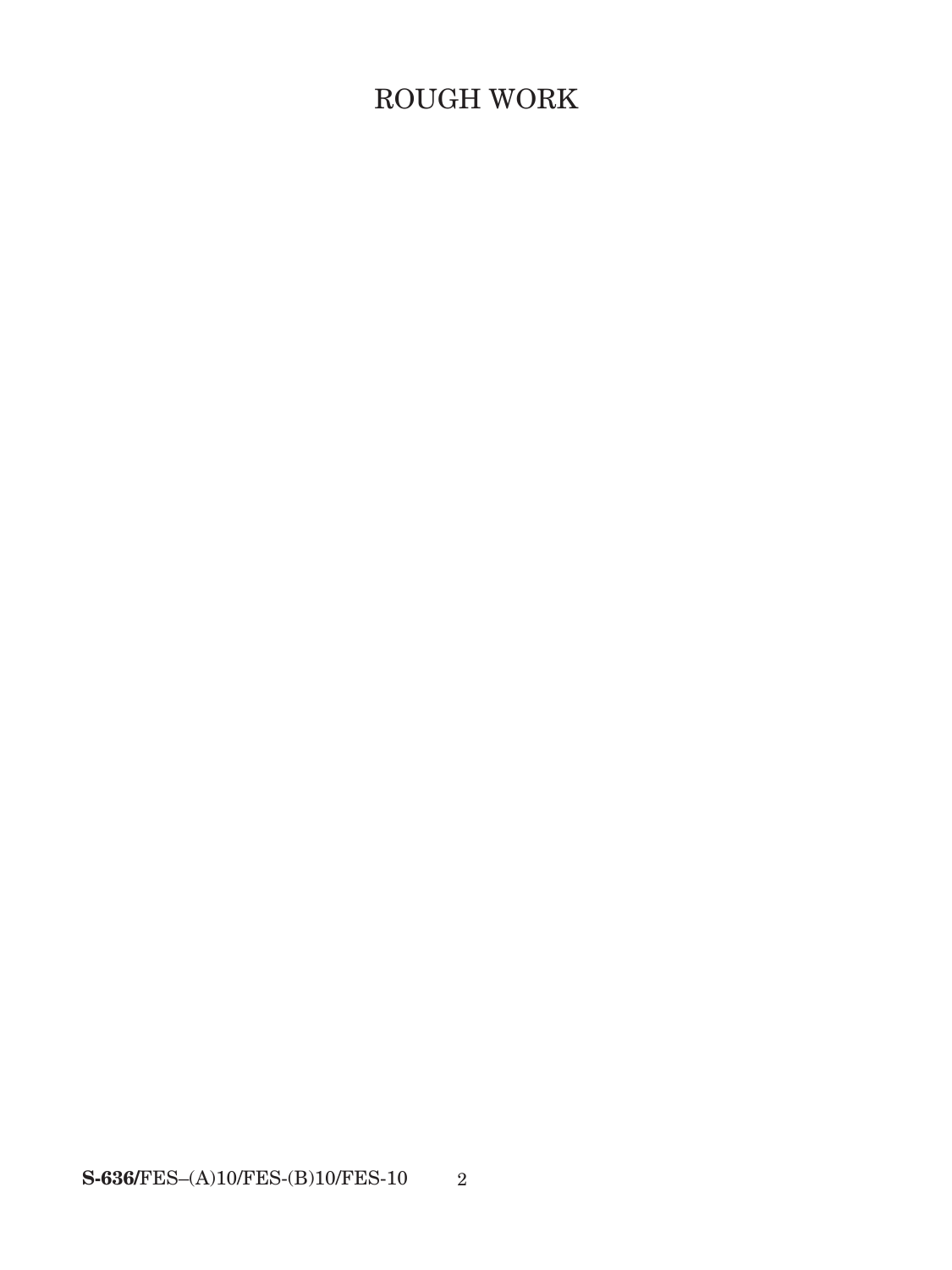| 1. |              | The word "ecosystem" was coined by                            |     |                      |
|----|--------------|---------------------------------------------------------------|-----|----------------------|
|    | (A)          | A.G. Tansley                                                  | (B) | Robert Brown         |
|    | (C)          | Julian Huxley                                                 | (D) | Ernst Haeckel        |
|    |              | इकोसिस्टम शब्द को प्रतिपादित किया था                          |     |                      |
|    |              | (A) ए.जी.टेनसले ने                                            |     | (B) रोबर्ट ब्राउन ने |
|    |              | $(C)$ हक्सले ने                                               | (D) | एर्न्स्ट हेकल ने     |
| 2. |              | The word " <i>Environ</i> " has been taken from the language. |     |                      |
|    | (A)          | Latin                                                         | (B) | Greek                |
|    | (C)          | French                                                        | (D) | Sanskrit             |
|    |              | ''इन्विरोंन'' शब्द इस भाषा से लिया गया है                     |     |                      |
|    |              | (A) लेटिन                                                     | (B) | ग्रीक                |
|    | $(C)$ फ्रेंच |                                                               | (D) | संस्कृत              |
| 3. |              | Which of the following is decomposer?                         |     |                      |
|    | (A)          | <b>Green Plants</b>                                           | (B) | <b>Birds</b>         |
|    | (C)          | Reptiles                                                      | (D) | Bacteria             |
|    |              | निम्न में से कौन सा अपघटक है?                                 |     |                      |
|    |              | (A) हरे पादप                                                  | (B) | पक्षी                |
|    | (C)          | सरीसृप                                                        | (D) | जीवाण्               |
| 4. |              | In aquatic ecosystem, the producers are :                     |     |                      |
|    | (A)          | Zooplankton                                                   | (B) | Phytoplankton        |
|    | (C)          | Fungi                                                         | (D) | Small fishes         |
|    |              | जलीय पारिस्थितिक तंत्र में उत्पादक है।                        |     |                      |
|    | (A)          | प्राणी प्लवक                                                  | (B) | पादप प्लवक           |
|    | (C)          | कवक                                                           | (D) | छोटी मछलियाँ         |
|    |              |                                                               |     |                      |

 $\mathbf{3}$ 

P.T.O.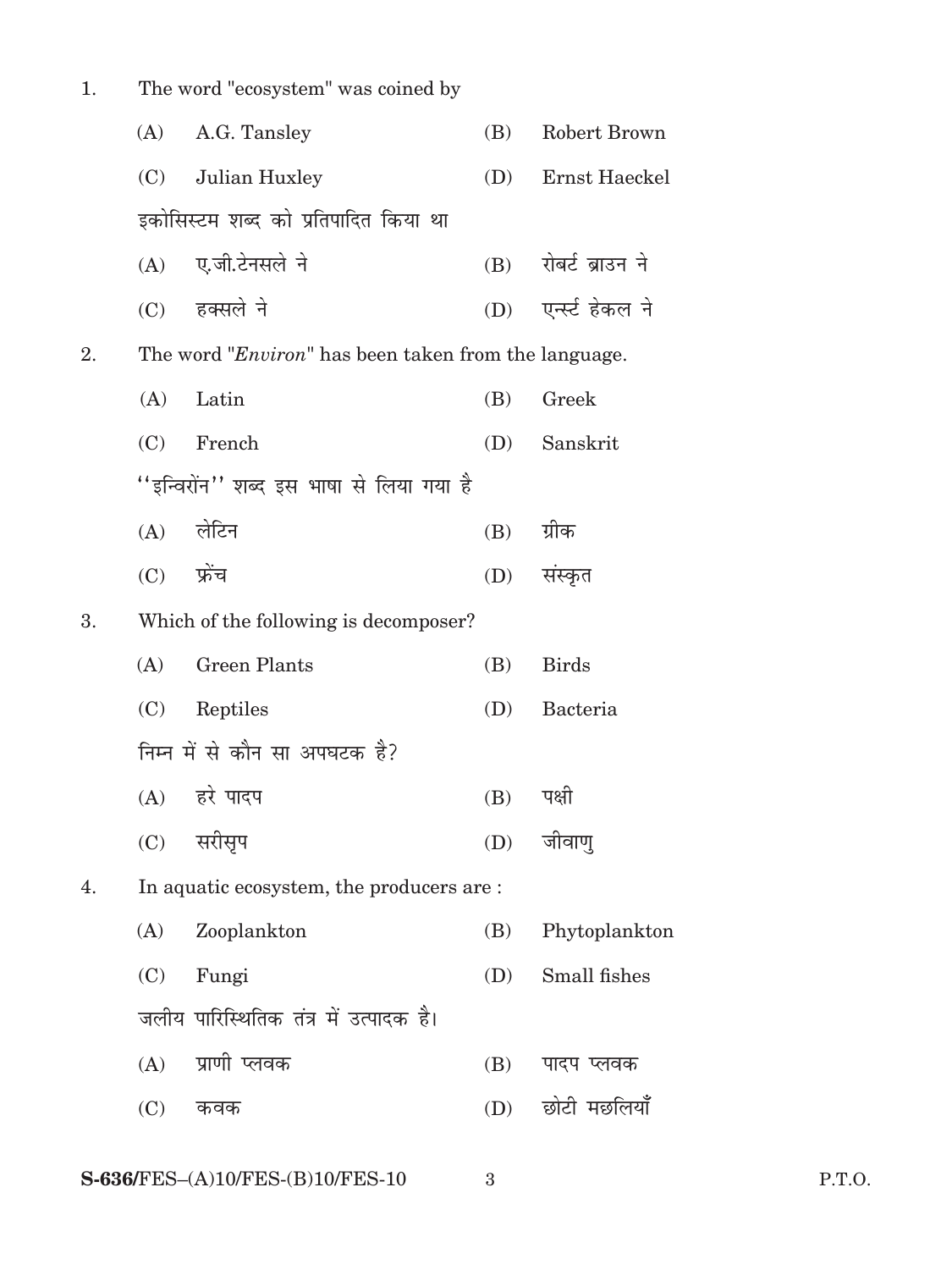| In which of the following has always upright pyramid?<br>5. |     |                                                                           |     |                                    |
|-------------------------------------------------------------|-----|---------------------------------------------------------------------------|-----|------------------------------------|
|                                                             | (A) | Energy                                                                    | (B) | <b>Biomass</b>                     |
|                                                             | (C) | Number                                                                    | (D) | None of the above                  |
|                                                             |     | निम्न में से इसका पिरामिड सदैव सीधा होता है                               |     |                                    |
|                                                             | (A) | ऊर्जा का                                                                  | (B) | बायोमास का                         |
|                                                             | (C) | संख्या का                                                                 |     | (D) उपरोक्त में से कोई नहीं        |
| 6.                                                          |     | Which of the following scientist proposed 10% energy law?                 |     |                                    |
|                                                             | (A) | E.P. Odum                                                                 | (B) | R. Mishra                          |
|                                                             | (C) | R. Lindman                                                                | (D) | B. Lee                             |
|                                                             |     | निम्न में से किस वैज्ञानिक ने उर्जा का 10 प्रतिशत नियम का प्रतिपादन किया? |     |                                    |
|                                                             |     | (A) ई.पी. ओडम                                                             | (B) | आर. मिश्रा                         |
|                                                             |     | (C) आर. लिंडमेन                                                           |     | (D) बी. ली                         |
| 7.                                                          |     | The word biodiversity is used for                                         |     |                                    |
|                                                             | (A) | Animals only                                                              | (B) | Animals and Plants only            |
|                                                             | (C) | Plants, animals and microbes                                              | (D) | Viruses only                       |
|                                                             |     | जैव विविधता शब्द प्रयुक्त होता है                                         |     |                                    |
|                                                             |     | (A) केवल जंतुओं के लिए                                                    |     | (B)    केवल जंतुओं व पादपों के लिए |
|                                                             | (C) | पादपों, जंतुओं व सूक्ष्मजीवों के लिए (D) केवल विषाणुओं कि लिए             |     |                                    |
| 8.                                                          |     | Which of the following year was declared as biodiversity year?            |     |                                    |
|                                                             | (A) | 2010                                                                      | (B) | 2012                               |
|                                                             | (C) | 2018                                                                      | (D) | 2011                               |
|                                                             |     | निम्न में से कौन सा वर्ष जैवविविधता वर्ष घोषित किया गया था?               |     |                                    |
|                                                             | (A) | 2010                                                                      | (B) | 2012                               |
|                                                             | (C) | 2018                                                                      | (D) | 2011                               |
|                                                             |     |                                                                           |     |                                    |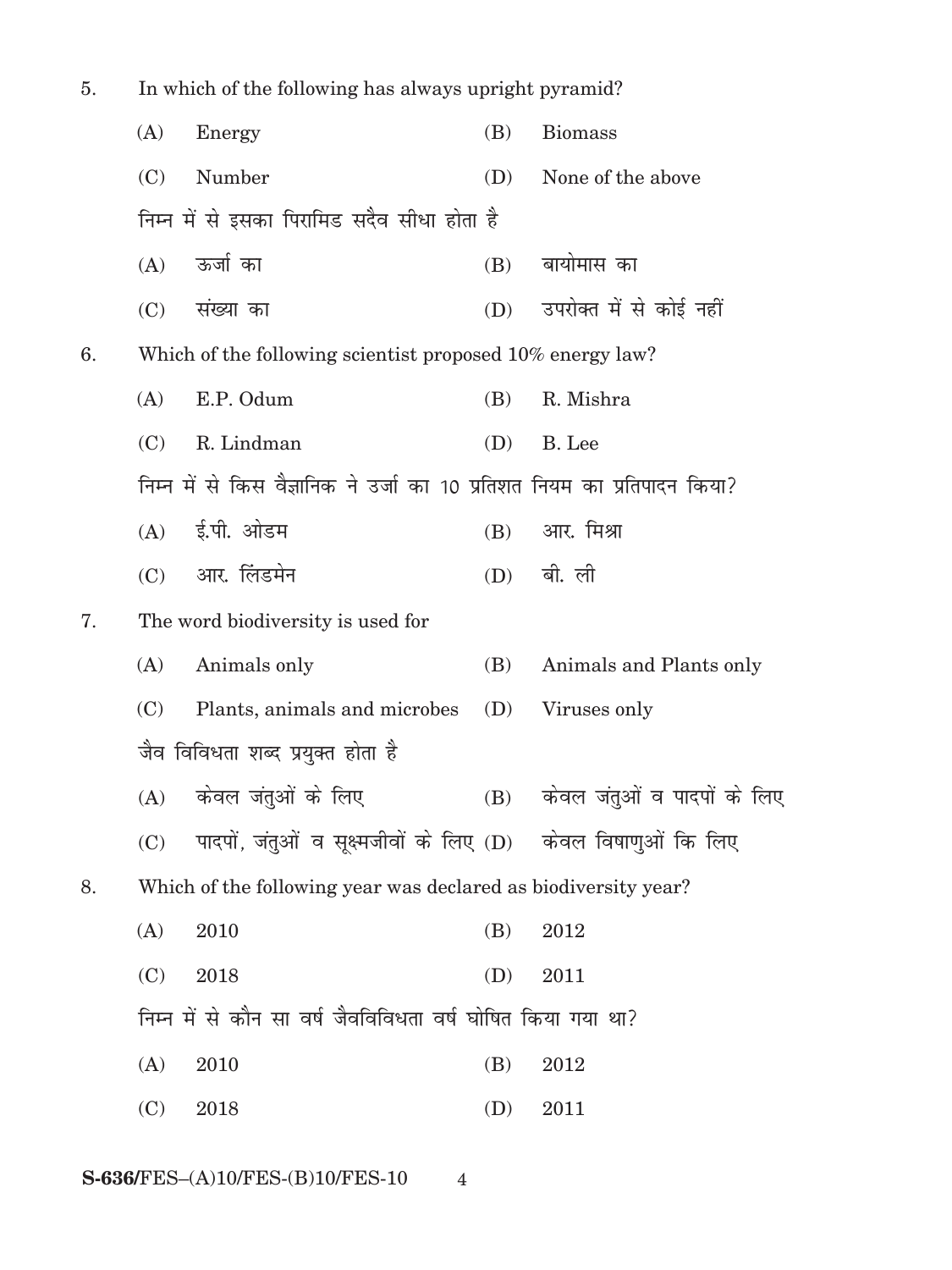| 9.  | Which of the following is example of In-situ conservation method? |                                                         |     |                                |
|-----|-------------------------------------------------------------------|---------------------------------------------------------|-----|--------------------------------|
|     | (A)                                                               | <b>National Parks</b>                                   | (B) | <b>Wildlife Sanctuaries</b>    |
|     | (C)                                                               | <b>Biosphere Reserves</b>                               |     | (D) All of the above           |
|     |                                                                   | निम्न में से कौन इन सीटू संरक्षण विधि का उदाहरण है?     |     |                                |
|     | (A)                                                               | राष्ट्रीय उद्यान                                        |     | (B) वन्य जीव अभ्यारण्य         |
|     | (C)                                                               | बायोस्फियर रिज़र्व                                      |     | (D) उपरोक्त सभी                |
| 10. |                                                                   | Gir National park is located in the state               |     |                                |
|     | (A)                                                               | Rajasthan                                               | (B) | Himachal Pradesh               |
|     | (C)                                                               | Gujarat                                                 | (D) | Tamil Nadu                     |
|     |                                                                   | गिर राष्ट्रीय उद्यान इस राज्य में स्थित है              |     |                                |
|     | (A)                                                               | राजस्थान                                                | (B) | हिमाचल प्रदेश                  |
|     | (C)                                                               | गुजरात                                                  | (D) | तमिलनाडु                       |
| 11. |                                                                   | Which of the following is first national park of India? |     |                                |
|     | (A)                                                               | <b>Gir National Park</b>                                | (B) | Kaziranga National Park        |
|     | (C)                                                               | <b>Corbett National Park</b>                            | (D) | Valley of Flower National Park |
|     |                                                                   | निम्न में से कौन सा भारत का पहला राष्ट्रीय उद्यान है?   |     |                                |
|     | (A)                                                               | गिर राष्ट्रीय उद्यान                                    |     | (B) काजीरंगा राष्ट्रीय उद्यान  |
|     | (C)                                                               | कॉर्बेट राष्ट्रीय उद्यान                                | (D) | फूलों की घाटी राष्ट्रीय उद्यान |
| 12. |                                                                   | Which is National aquatic animal of India?              |     |                                |
|     | (A)                                                               | Platanista gangetica gangetica                          |     |                                |
|     | (B)                                                               | Hilsa ilisha                                            |     |                                |
|     | (C)                                                               | Gavilis Gangeticus                                      |     |                                |
|     | (D)                                                               | Schizothorax richardsonii                               |     |                                |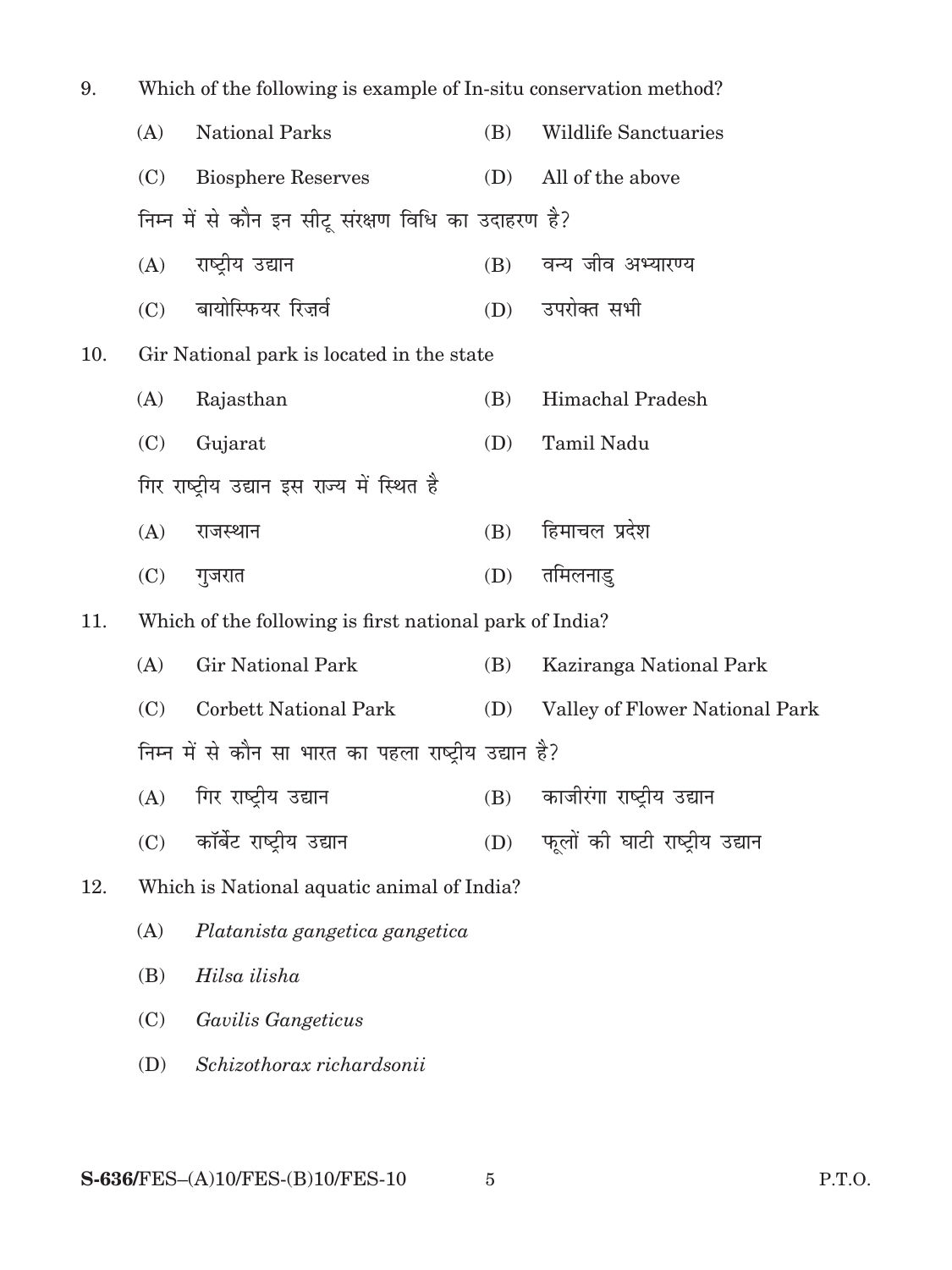कौन-सा भारत का राष्ट्रीय जलीय पशु है?

- $(A)$  प्लेनिष्टा गंगेटिका गंगेटिका
- $(B)$  हिल्सा इलिशा
- $(C)$  गेविलिस गंगेटिकस
- (D) साइजोथोरक्स रिचर्डसोनई

13. Which one of the following is state flower of Uttarakhand?

| (A) Saussurea obvallata                          | $(B)$ <i>Myrica esculenta</i> |
|--------------------------------------------------|-------------------------------|
| (C) Rhododendron                                 | $(D)$ <i>Hibiscus</i>         |
| निम्न में से कौन सा उत्तराखंड का राजीय पुष्प है? |                               |
| (A) सौसुरिया ओबलेटा                              | (B) म्यिका ऐस्कुलेंटा         |

(C) रोडोडेडोन (D) हिबिसकस

### 14. Expanded form of IUCN is.

- (A) International Union of Conservation of Nature
- (B) International Unity of Conservation of Nature
- (C) Intergovernmental Union for Counting of Natural resources
- (D) Indian Union for Conservation of Nature

आई.यू.सी.एन. का बृहद रूप है।

- (A) इंटरनेशनल युनियन फॉर कंसरवेशन ऑफ नेचर
- (B) इंटरनेशनल युनिटी फॉर कंसरवेशन ऑफ नेचर
- (C) इंटरगवर्नमेंटल यूनियन फॉर काउंटिंग ऑफ नेचुरल रिसोर्सेज
- (D) इंडियन यूनियन फॉर कंसरवेशन ऑफ नेचर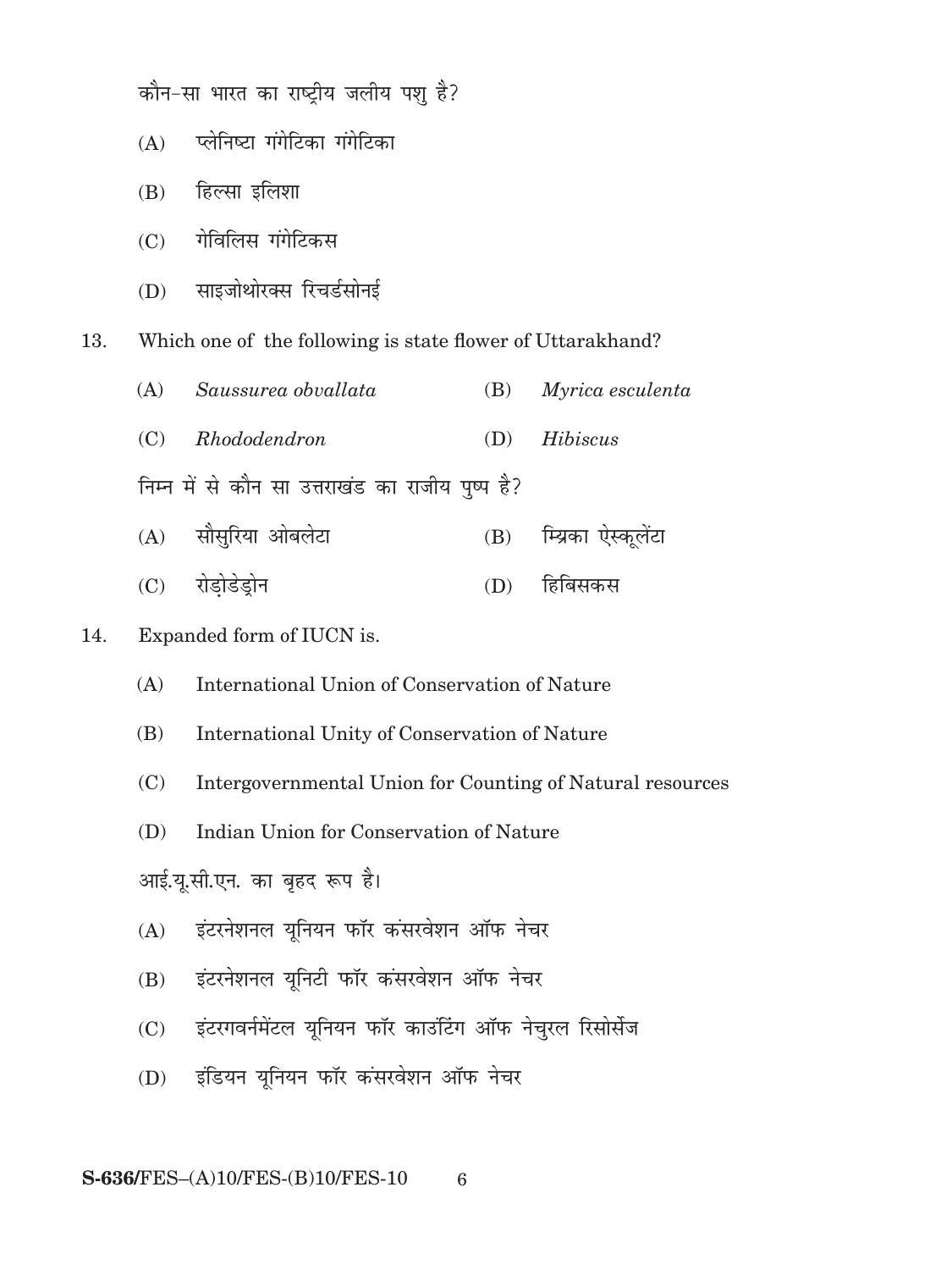| 15. | Which of the following is major threat to biodiversity? |                                                          |     |                           |
|-----|---------------------------------------------------------|----------------------------------------------------------|-----|---------------------------|
|     | (A)                                                     | Air Pollution                                            | (B) | Habitat Loss              |
|     | (C)                                                     | Poaching                                                 | (D) | <b>Water Pollution</b>    |
|     |                                                         | निम्न में से कौन सा जैव विवधता के लिए सबसे बड़ा खतरा है? |     |                           |
|     |                                                         | (A) वायु प्रदूषण                                         | (B) | आवास क्षरण                |
|     |                                                         | (C) अवैध शिकार                                           | (D) | जल प्रदूषण                |
| 16. |                                                         | How many biogeographical zones in India?                 |     |                           |
|     | (A)                                                     | 12                                                       | (B) | 11                        |
|     | (C)                                                     | 13                                                       | (D) | 10                        |
|     |                                                         | भारत में कितने जीवभूविज्ञानी क्षेत्र हैं?                |     |                           |
|     | (A)                                                     | 12                                                       | (B) | 11                        |
|     | (C)                                                     | 13                                                       | (D) | 10                        |
| 17. |                                                         | Light, temperature, humidity and pH are examples of      |     |                           |
|     | (A)                                                     | <b>Biotic factors</b>                                    | (B) | Abiotic factors           |
|     | (C)                                                     | Producers                                                | (D) | None of above             |
|     |                                                         | प्रकाश, तापमान, आद्रता तथा पी.एच. उदाहरण हैं             |     |                           |
|     |                                                         | (A) जैविक घटक के                                         |     | (B) अजैविक घटक के         |
|     | (C)                                                     | उत्पादकों के                                             | (D) | उपर्युक्त में से कोई नहीं |
| 18. |                                                         | The term "Ecology" was proposed by                       |     |                           |
|     | (A)                                                     | A.G. Tansley                                             | (B) | Robert Brown              |
|     | (C)                                                     | Julian Huxley                                            | (D) | Ernst Haeckel             |
|     |                                                         | ''इकोलॉजी'' शब्द प्रतिपादित किया था।                     |     |                           |
|     |                                                         | (A) ए.जी. टेनसले ने                                      | (B) | रोबर्ट ब्राउन ने          |
|     |                                                         | (C) जूलियन हक्सले ने                                     |     | (D) एन्स्ट हेक्केल ने     |
|     |                                                         |                                                          |     |                           |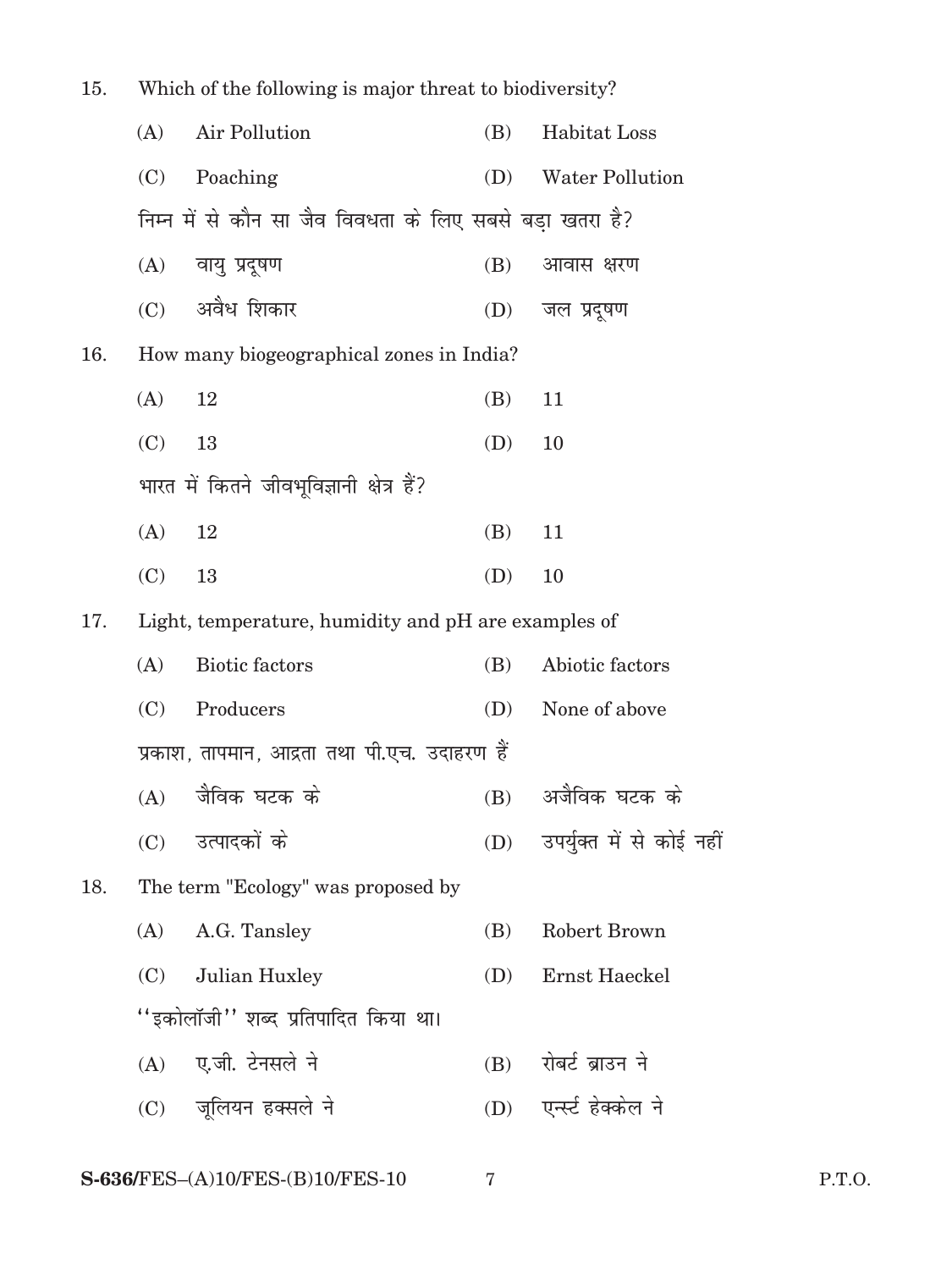| 19. | which of the following animal is poikthothermic. |                                                                                                |     |                     |  |  |
|-----|--------------------------------------------------|------------------------------------------------------------------------------------------------|-----|---------------------|--|--|
|     | (A)                                              | Passer domesticus                                                                              | (B) | Naja naja           |  |  |
|     |                                                  | (C) Columba livia                                                                              | (D) | Panthera tigiris    |  |  |
|     |                                                  | निम्न में से कौन सा जानवर विषमतापी है?                                                         |     |                     |  |  |
|     |                                                  | (A) पेसर डोमेस्टिकस                                                                            | (B) | नाजा नाजा           |  |  |
|     |                                                  | (C) कोलम्बा लिविया                                                                             |     | (D) पैंथरा टाईगिरिस |  |  |
| 20. |                                                  | How many biodiversity hot spots are present in India?                                          |     |                     |  |  |
|     | (A)                                              | Two                                                                                            | (B) | Four                |  |  |
|     | (C)                                              | Five                                                                                           | (D) | Three               |  |  |
|     |                                                  | भारत में कितने जैवविविधता हॉट स्पॉट हैं?                                                       |     |                     |  |  |
|     | $(A)$ दो                                         |                                                                                                | (B) | चार                 |  |  |
|     | $(C)$ पाँच                                       |                                                                                                | (D) | तीन                 |  |  |
| 21. |                                                  | What is the correct sequence of ecological succession?                                         |     |                     |  |  |
|     | (A)                                              | Nudation <invasion<competition<climax< td=""><td></td><td></td></invasion<competition<climax<> |     |                     |  |  |
|     | (B)                                              | Invasion <nudation<competition<climax< td=""><td></td><td></td></nudation<competition<climax<> |     |                     |  |  |
|     | (C)                                              | Migration <nudation<invasion <climax<="" td=""><td></td><td></td></nudation<invasion>          |     |                     |  |  |
|     | (D)                                              | Nudation <migration< climax<invasion<="" td=""><td></td><td></td></migration<>                 |     |                     |  |  |
|     | पारिस्थितिकीय अनुक्रमण का सही क्रम है            |                                                                                                |     |                     |  |  |
|     | (A)                                              | नुडेशन<इन्वेजन<कम्पटीशन<क्लाइमेक्स                                                             |     |                     |  |  |
|     | (B)                                              | इन्वेजन<नुडेशन< कम्पटीशन<क्लाइमेक्स                                                            |     |                     |  |  |
|     | (C)                                              | माइग्रेशन<नुडेशन<इन्वेजन<क्लाइमेक्स                                                            |     |                     |  |  |
|     | (D)                                              | नुडेशन<माइग्रेशन< क्लाइमेक्स<इन्वेजन                                                           |     |                     |  |  |
|     |                                                  |                                                                                                |     |                     |  |  |

19. Which of the following animal is poikilothermic?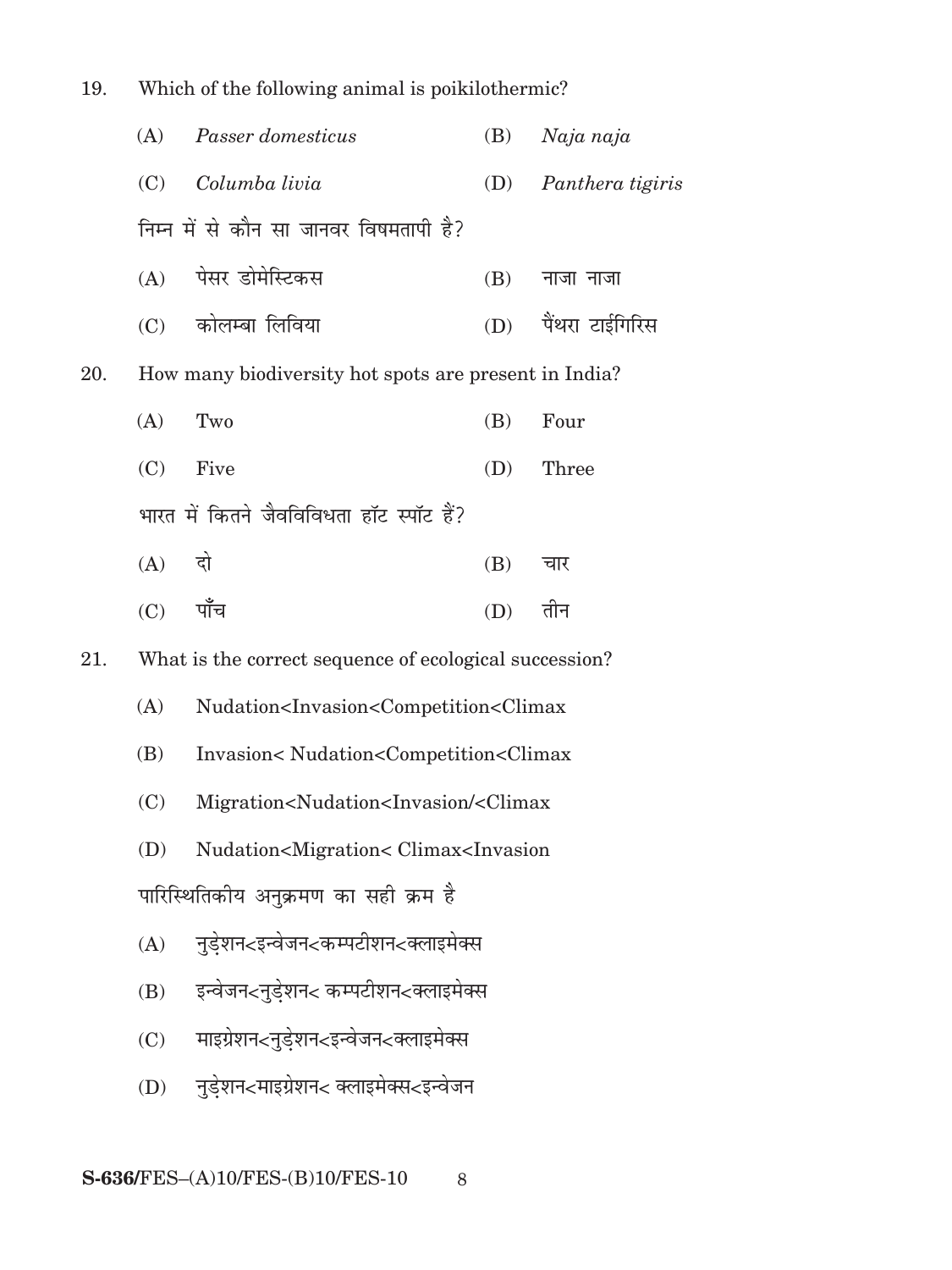| 22. | Which of the following is responsible for formation of acid rain? |                                                                      |     |                                                                                       |
|-----|-------------------------------------------------------------------|----------------------------------------------------------------------|-----|---------------------------------------------------------------------------------------|
|     | (A)                                                               | NO <sub>x</sub> and SO <sub>x</sub>                                  | (B) | Benzene and formaldehyde                                                              |
|     | (C)                                                               | $O_3$ and $Co_2$                                                     | (D) | None of the above                                                                     |
|     |                                                                   | निम्न में से कौन अम्लीय वर्षा बनने के लिए उत्तरदाई हैं?              |     |                                                                                       |
|     | (A)                                                               | $NOx$ व $SOx$                                                        |     | (B) बेंजीन व फोर्मल्ड्हाईड                                                            |
|     | (C)                                                               | $O_3$ व $Co_2$                                                       |     | (D) उपरोक्त में से कोई नहीं                                                           |
| 23. |                                                                   | Eutrophication is related to                                         |     |                                                                                       |
|     | (A)                                                               | Soil Pollution                                                       | (B) | <b>Water Pollution</b>                                                                |
|     | (C)                                                               | Noise Pollution                                                      | (D) | Air Pollution                                                                         |
|     |                                                                   | सुपोषण सम्बंधित है                                                   |     |                                                                                       |
|     |                                                                   | (A) मृदा प्रदूषण से                                                  | (B) | जल प्रदूषण से                                                                         |
|     |                                                                   | (C) ध्वनि प्रदूषण से                                                 |     | (D) वायु प्रदूषण से                                                                   |
| 24. |                                                                   | Ozone layer depletion, acid rain, global warming are consequences of |     |                                                                                       |
|     | (A)                                                               | <b>Water Pollution</b>                                               | (B) | Air Pollution                                                                         |
|     | (C)                                                               | Noise Pollution                                                      | (D) | Soil Pollution                                                                        |
|     |                                                                   | ओजोन परत क्षरण, अम्लीय वर्षा, वैश्विक ऊष्णता परिणाम हैं              |     |                                                                                       |
|     |                                                                   | (A) जल प्रदूषण से                                                    |     | (B) वायु प्रदूषण से                                                                   |
|     | (C)                                                               | ध्वनि प्रदूषण से                                                     |     | (D) मृदा प्रदूषण से                                                                   |
| 25. |                                                                   |                                                                      |     | Which of the following protocol is related to reduce green house gases emission?      |
|     | (A)                                                               | <b>Montreal Protocol</b>                                             | (B) | Helsinki Protocol                                                                     |
|     | (C)                                                               | Kyoto Protocol                                                       | (D) | None of the above                                                                     |
|     |                                                                   |                                                                      |     | निम्न में से कौन सा प्रोटोकॉल ग्रीन हाउस गैसों के उत्सर्जन को कम करने से सम्बंधित है? |
|     | (A)                                                               | मोंट्रियल प्रोटोकॉल                                                  | (B) | हेलसिंकी प्रोटोकॉल                                                                    |
|     | (C)                                                               | क्योटो प्रोटोकॉल                                                     |     | (D) उपरोक्त में से कोई नहीं                                                           |
|     |                                                                   |                                                                      |     |                                                                                       |

#### $S-636$ /FES- $(A)10$ /FES- $(B)10$ /FES- $10$  $\boldsymbol{9}$

P.T.O.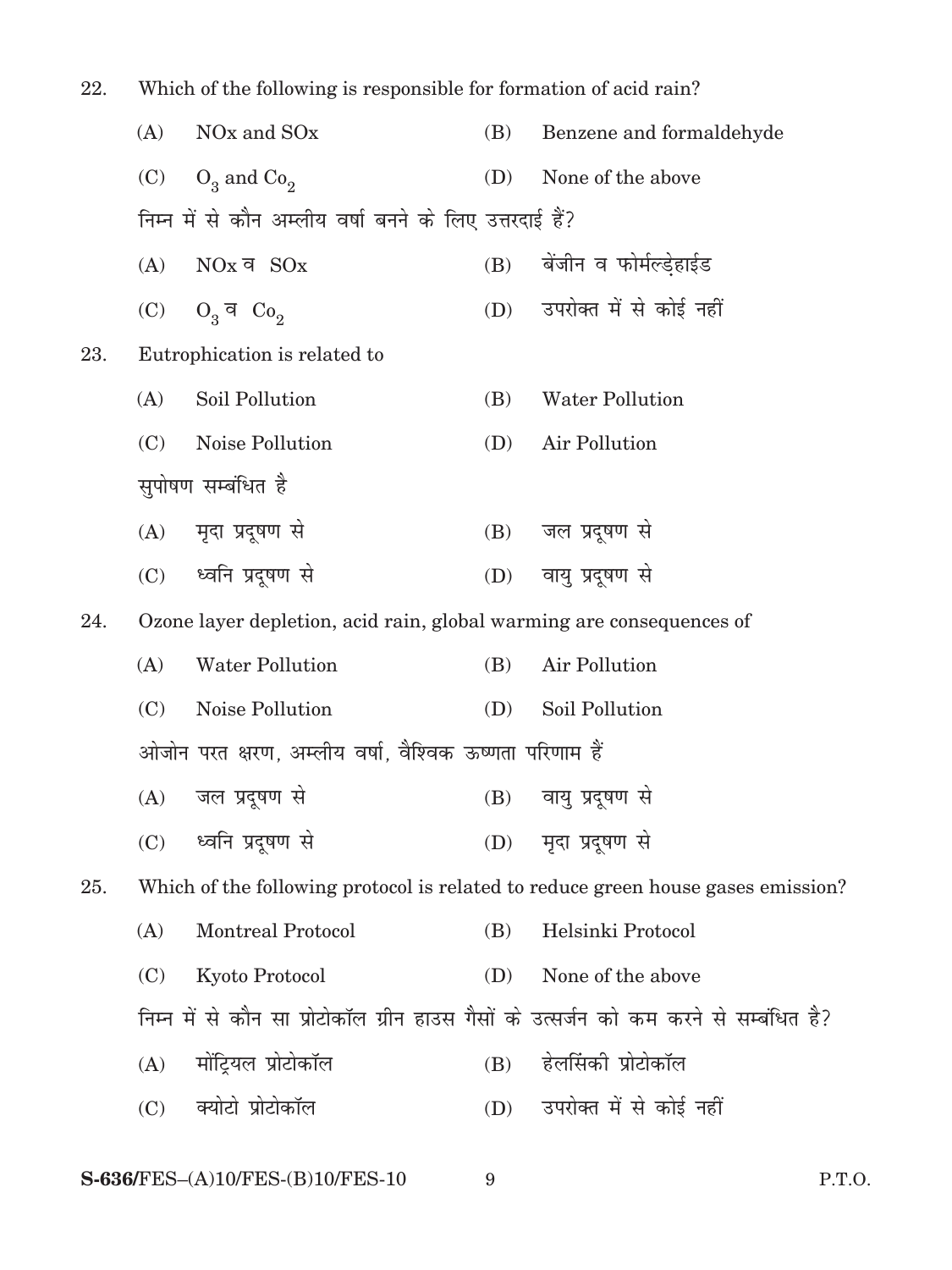| 26. | Which of the following is physical parameter of water? |                                              |     |                           |  |  |
|-----|--------------------------------------------------------|----------------------------------------------|-----|---------------------------|--|--|
|     | (A)                                                    | Turbidity                                    | (B) | Biochemical Oxygen Demand |  |  |
|     | (C)                                                    | Dissolved Oxygen                             | (D) | Chlorides                 |  |  |
|     |                                                        | निम्न में से कौन सा जल का भौतिक पैरामीटर है? |     |                           |  |  |
|     |                                                        | (A) टरबीडीटी                                 | (B) | जैव रसायन ऑक्सीजन मांग    |  |  |
|     |                                                        | (C) घुलित ऑक्सीजन                            | (D) | क्लोराइडस                 |  |  |
| 27. |                                                        | $SO_2$ is responsible for                    |     |                           |  |  |
|     | (A)                                                    | Asthma                                       | (B) | Skin Problem              |  |  |
|     | (C)                                                    | Itail itai Disease                           | (D) | Blue baby syndrome        |  |  |
|     |                                                        | ${\rm SO}_2$ उत्तरदाई है                     |     |                           |  |  |
|     |                                                        | (A) अस्थमा के लिए                            | (B) | चर्म समस्याओं के लिए      |  |  |
|     |                                                        | (C) इताई इट्टाई रोग के लिए                   | (D) | ब्लू बेबी सिंड्रोम के लिए |  |  |
| 28. |                                                        | Main cause of Ganga river pollution is       |     |                           |  |  |
|     | (A)                                                    | Pesticides and insecticides                  | (B) | Solid waste               |  |  |
|     | (C)                                                    | Domestic sewage                              | (D) | Mass bathing              |  |  |
|     |                                                        | गंगा नदी के प्रदूषण का मुख्य कारण है         |     |                           |  |  |
|     |                                                        | (A) पेस्टिसाइड व कोटनाशक                     |     | (B) कडूा कचरा             |  |  |
|     | (C)                                                    | घरेलु अपशिष्ट                                | (D) | सामूहिक स्नान             |  |  |
| 29. |                                                        | The expanded form of PAN is                  |     |                           |  |  |
|     | (A)                                                    | Per Oxy Acytyl nitrates                      | (B) | Per Oxygen Acid nitrate   |  |  |
|     | (C)                                                    | Per Oxy acetic nitrite                       | (D) | None of the above         |  |  |
|     |                                                        | PAN का बृहद रूप है                           |     |                           |  |  |
|     | (A)                                                    | पर ओक्सी ऐसीटाइल नाइट्रेट्स                  | (B) | पर ऑक्सीजन एसिड नाइट्रेट  |  |  |
|     | (C)                                                    | पर ओक्सी एसिटिक नाइट्राइट                    | (D) | उपरोक्त में से कोई नहीं   |  |  |
|     |                                                        | S-636/FES-(A)10/FES-(B)10/FES-10<br>10       |     |                           |  |  |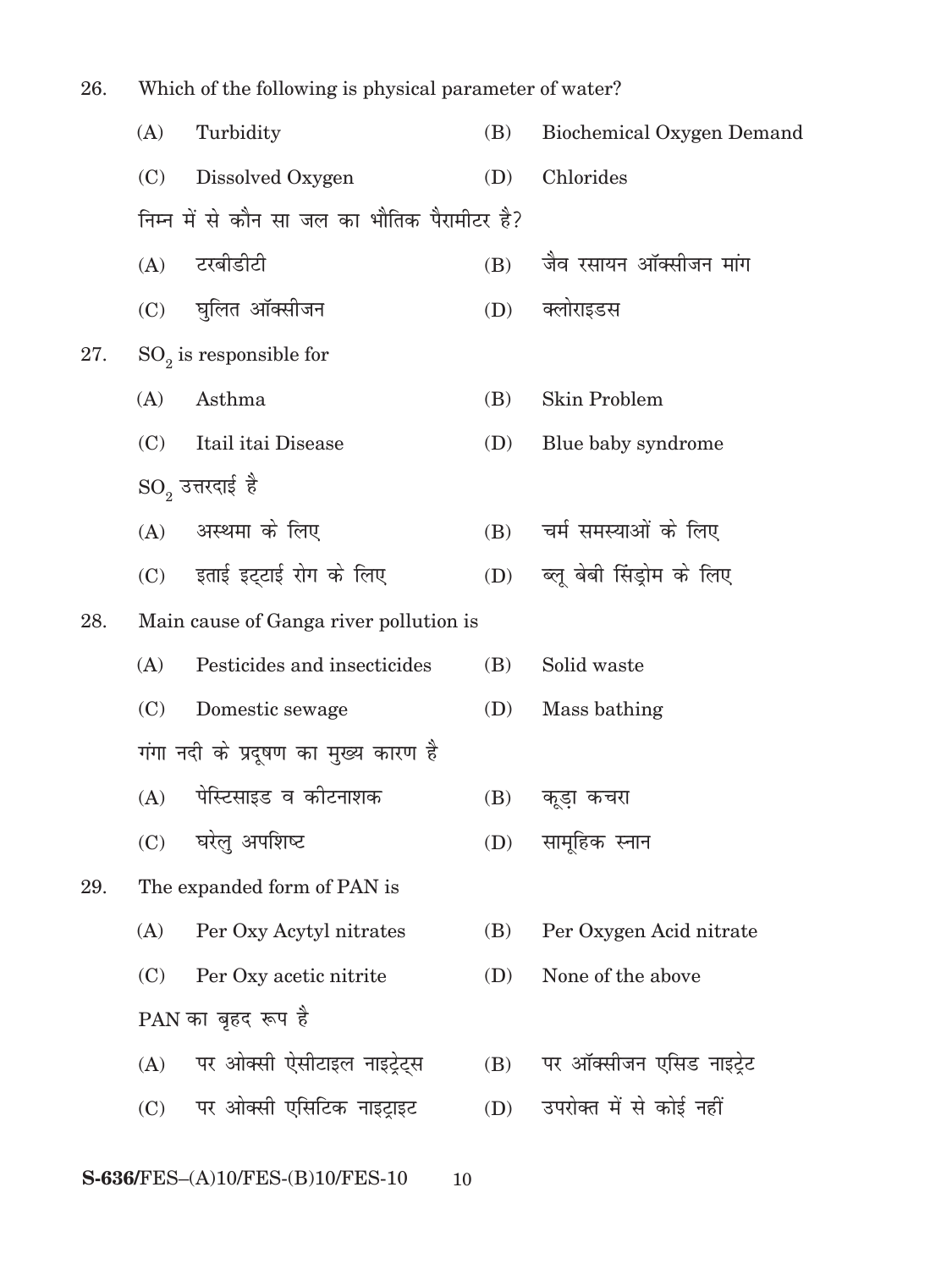- 30. Bioremediation means
	- (A) Introduces new species in area
	- (B) Removal of toxic substances by using biological components
	- (C) Entry of nitrates and phosphates in aquatic ecosystem
	- (D) Increasing toxic chemicals in each trophic level

जैविक उपचार का अभिप्राय है

- $(A)$  नई प्रजाति का किसी स्थान पर आना
- $(B)$  जैविक तत्वों द्वारा विषाक्त पदार्थों को हटाना
- (C) जलीय परितंत्र में नाइट्रेट्स व फॉस्फेटस का प्रवेश होना
- (D) विषाक्त रसायनों का प्रत्येक खाद्य स्तर पर बढ़ना

31. Which one of the following are fastest waves of earthquake?

|  | $(A)$ S-waves                                      | (B) Love waves    |
|--|----------------------------------------------------|-------------------|
|  | $(C)$ P-waves                                      | (D) Surface waves |
|  | निम्न में से कौन सी भूकंप की सबसे तीव्र तरंगे हैं? |                   |
|  | $(A)$ एस.तरंगे                                     | $(B)$ लव तरंगे    |
|  | $(C)$ पी.तरंगे                                     | (D) सतह तरंगे     |

#### 32. Earthquake is also known as

| (A) | Tornadoes                  | (B) | Tremor        |
|-----|----------------------------|-----|---------------|
|     | (C) Cyclone                | (D) | Tsunami       |
|     | भूकंप को यह भी कहा जाता है |     |               |
|     | (A) टोरनीडो                |     | $(B)$ ट्रेमोर |
| (C) | चक्रवात                    | (D) | सुनामी        |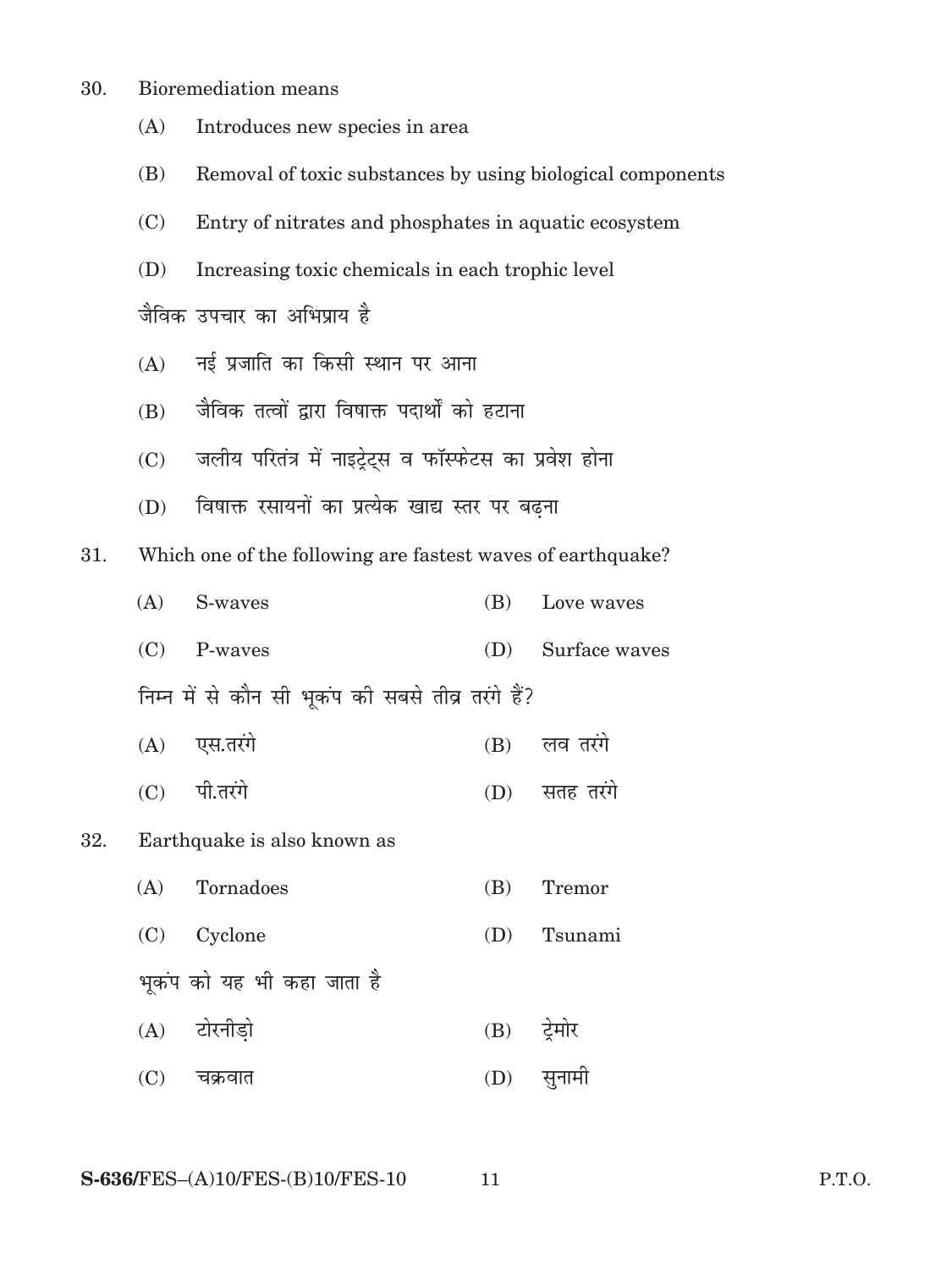| Which area of India is sensitive to cyclone?<br>33. |     |                                                            |     |                         |                         |
|-----------------------------------------------------|-----|------------------------------------------------------------|-----|-------------------------|-------------------------|
|                                                     | (A) | Himalayan region                                           | (B) |                         | North-East region       |
|                                                     | (C) | Arabian Sea and Bay of Bengal (D) Deccan peninsula region  |     |                         |                         |
|                                                     |     | भारत का कौन सा क्षेत्र चक्रवात के लिए सवेंदनशील है?        |     |                         |                         |
|                                                     | (A) | हिमालयन क्षेत्र                                            |     | (B) उत्तर-पूर्व क्षेत्र |                         |
|                                                     |     | (C)     अरब सागर व बंगाल को खाड़ी                          |     |                         | (D) डेक्कन पेनिनस़्ला   |
| 34.                                                 |     | Richter scale was developed in the year.                   |     |                         |                         |
|                                                     | (A) | 1972                                                       | (B) | 1935                    |                         |
|                                                     | (C) | 1967                                                       | (D) | 1960                    |                         |
|                                                     |     | रिक्टर स्केल किस वर्ष में विकसित किया गया                  |     |                         |                         |
|                                                     | (A) | 1972                                                       | (B) | 1935                    |                         |
|                                                     | (C) | 1967                                                       | (D) | 1960                    |                         |
| 35.                                                 |     | Which of the following is chairman of disaster management? |     |                         |                         |
|                                                     | (A) | Home Minister                                              |     | (B)                     | <b>Foreign Minister</b> |
|                                                     | (C) | <b>Financial Minister</b>                                  |     | (D)                     | Prime Minister          |
|                                                     |     | निम्न में से कौन आपदा प्रबंधन के अध्यक्ष हैं               |     |                         |                         |
|                                                     |     | $(A)$ गृह मंत्री                                           |     | (B)                     | विदेश मंत्री            |
|                                                     | (C) | वित्त मंत्री                                               |     | (D)                     | प्रधानमंत्री            |
| 36.                                                 |     | The correct meaning of word "Disaster" is                  |     |                         |                         |
|                                                     | (A) | Sudden                                                     |     | (B)                     | Bad star                |
|                                                     | (C) | Unfortunate                                                |     | (D)                     | Immediate               |
|                                                     |     | ''डिजास्टर'' शब्द का सही अभिप्राय है                       |     |                         |                         |
|                                                     | (A) | सडन                                                        |     | (B)                     | बेड स्टार               |
|                                                     |     | (C) अनफॉरचुनेट                                             |     | (D)                     | इमीडियेट                |
|                                                     |     |                                                            |     |                         |                         |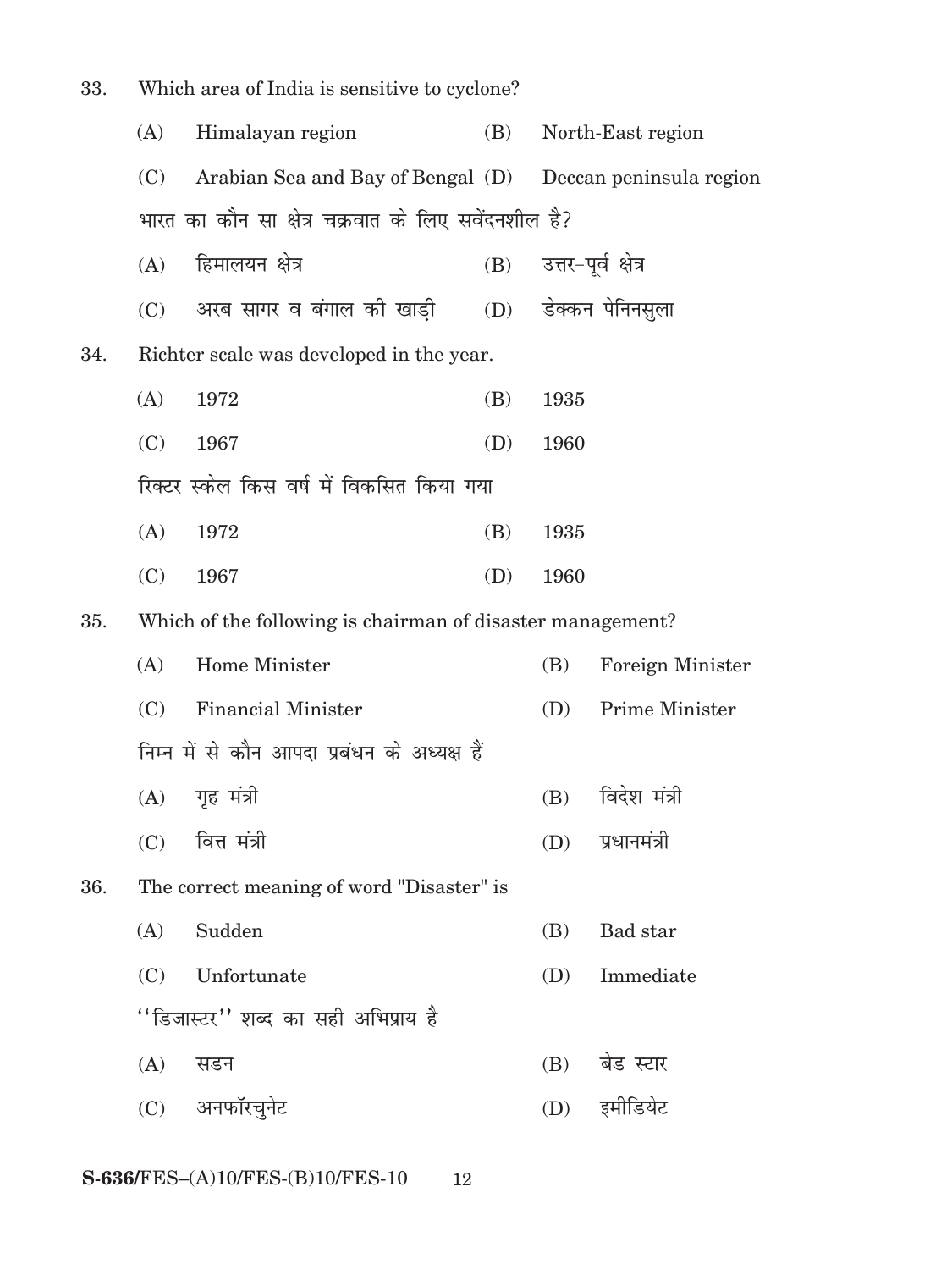| 37. | Which one of the following is negative impacts of dams? |                                                                 |     |                             |  |  |
|-----|---------------------------------------------------------|-----------------------------------------------------------------|-----|-----------------------------|--|--|
|     | (A)                                                     | Employment                                                      | (B) | Energy production           |  |  |
|     | (C)                                                     | Deforestation                                                   | (D) | All of the above            |  |  |
|     |                                                         | निम्न में से कौन-सा बांधों का नकारात्मक प्रभाव है?              |     |                             |  |  |
|     | (A)                                                     | रोजगार                                                          | (B) | ऊर्जा उत्पादन               |  |  |
|     |                                                         | (C) वनों का कटाव                                                | (D) | उपरोक्त सभी                 |  |  |
| 38. |                                                         | Which one of the following is non-conventional energy resource? |     |                             |  |  |
|     | (A)                                                     | <b>Tidal Energy</b>                                             | (B) | Coal                        |  |  |
|     | (C)                                                     | Petroleum                                                       | (D) | Fossils fuel                |  |  |
|     |                                                         | निम्न में से कौन ऊर्जा का गैर परंपरागत स्रोत है?                |     |                             |  |  |
|     | (A)                                                     | टाइडल ऊर्जा                                                     | (B) | कोयला                       |  |  |
|     | (C)                                                     | पेट्रोलियम                                                      | (D) | जीवाश्म ईंधन                |  |  |
| 39. |                                                         | What is the percentage of fresh water at global level?          |     |                             |  |  |
|     | (A)                                                     | 25%                                                             | (B) | 2.5%                        |  |  |
|     | (C)                                                     | 20%                                                             | (D) | 1.0%                        |  |  |
|     |                                                         | वैश्विक स्तर पर ताजे जल का क्या प्रतिशत है?                     |     |                             |  |  |
|     | (A)                                                     | 25%                                                             | (B) | $2.5\%$                     |  |  |
|     | (C)                                                     | 20%                                                             | (D) | 1.0%                        |  |  |
| 40. |                                                         | The layer of fertile soil removed by running water is known as  |     |                             |  |  |
|     | (A)                                                     | <b>Sheet Erosion</b>                                            | (B) | Rill Erosion                |  |  |
|     | (C)                                                     | <b>Gully Erosion</b>                                            | (D) | None of the above           |  |  |
|     |                                                         | बहते हुए जल द्वारा भूमि की उपजाऊ सतह का बहना, कहलाता है         |     |                             |  |  |
|     | (A)                                                     | शीट क्षरण                                                       | (B) | रिल क्षरण                   |  |  |
|     |                                                         | (C) गल्ली क्षरण                                                 |     | (D) उपरोक्त में से कोई नहीं |  |  |
|     |                                                         |                                                                 |     |                             |  |  |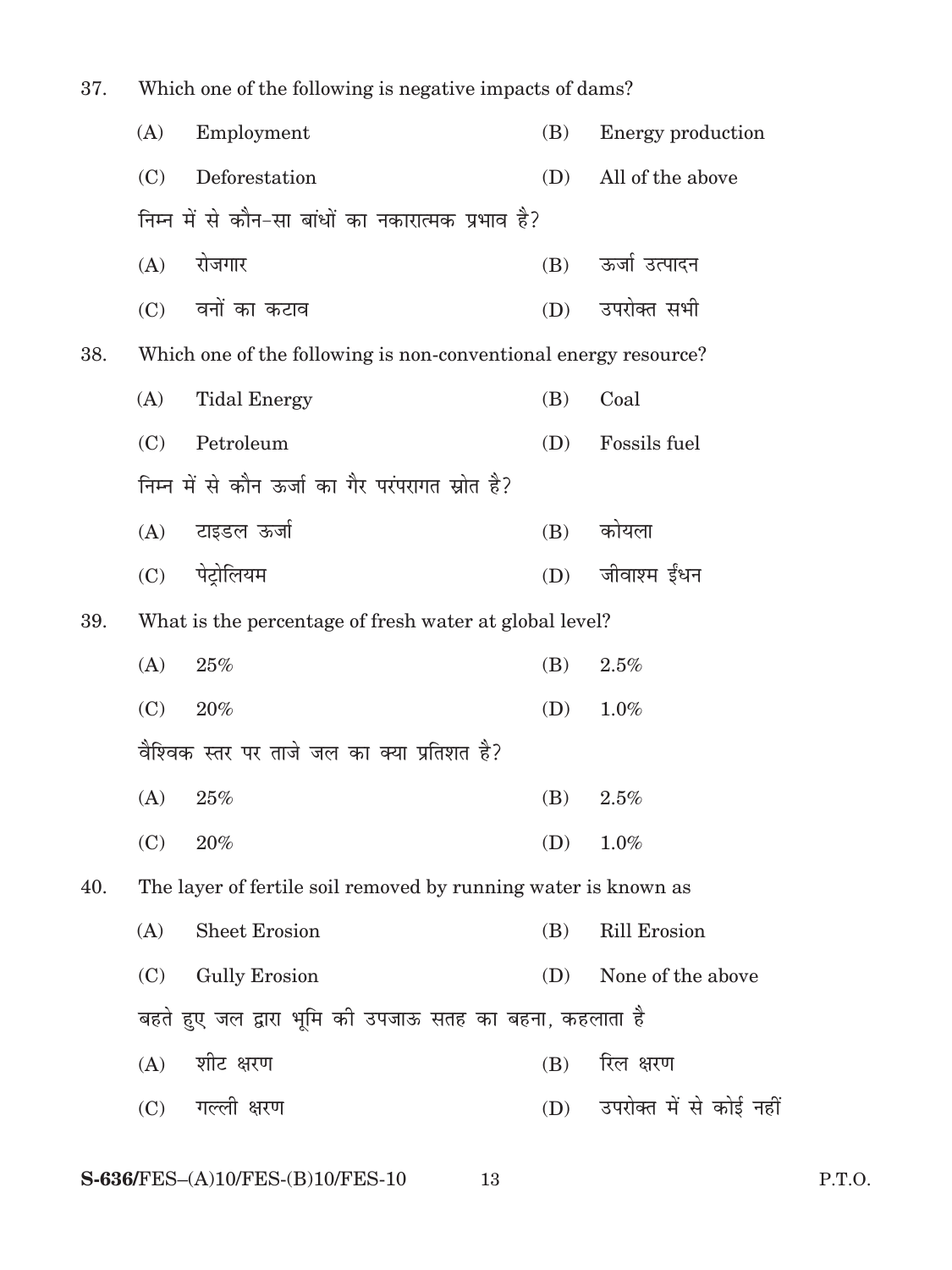| 41. | Pushkar Lake is located in state |                                                                  |     |                      |
|-----|----------------------------------|------------------------------------------------------------------|-----|----------------------|
|     | (A)                              | Madhya Pradesh                                                   | (B) | Jammu and Kashmir    |
|     | (C)                              | Karnataka                                                        | (D) | Rajasthan            |
|     |                                  | पुष्कर झील  राज्य में स्थित है                                   |     |                      |
|     | (A)                              | मध्य प्रदेश                                                      | (B) | जन्मू व कश्मीर       |
|     |                                  | $(C)$ कर्नाटक                                                    | (D) | राजस्थान             |
| 42. |                                  | World water Day us celebrated on                                 |     |                      |
|     | (A)                              | 22 April                                                         | (B) | 22 March             |
|     | (C)                              | 22 November                                                      | (D) | 22 May               |
|     |                                  | विश्व जल दिवस मनाया जाता है                                      |     |                      |
|     |                                  | (A) 22 अप्रैल को                                                 | (B) | 22 मार्च             |
|     | (C)                              | 22 नवम्बर को                                                     | (D) | 22 मई                |
| 43. |                                  | Which one of the following is known as "Mineral heart" of India? |     |                      |
|     | (A)                              | Chhattisgarh                                                     | (B) | Jharkhand            |
|     | (C)                              | Uttarakhand                                                      | (D) | Chota Nagpur         |
|     |                                  | निम्न में से कौन सा भारत का खनिज हृदय जाना जाता है               |     |                      |
|     |                                  | (A) छतीसगढ़                                                      |     | (B) झारखंड           |
|     | (C)                              | उत्तराखंड                                                        | (D) | छोटा नागपुर          |
| 44. |                                  | In India, Shifting cultivation is mostly occur in                |     |                      |
|     | (A)                              | Kerala                                                           | (B) | Rajasthan            |
|     | (C)                              | North-East region                                                | (D) | Andaman and Nicobar  |
|     |                                  | भारत में झूम खेती मुख्यत: होती है                                |     |                      |
|     | (A)                              | केरल                                                             | (B) | राजस्थान में         |
|     |                                  | (C) उत्तर पूर्वी क्षेत्र में                                     | (D) | अंडमान व निकोबार में |
|     |                                  |                                                                  |     |                      |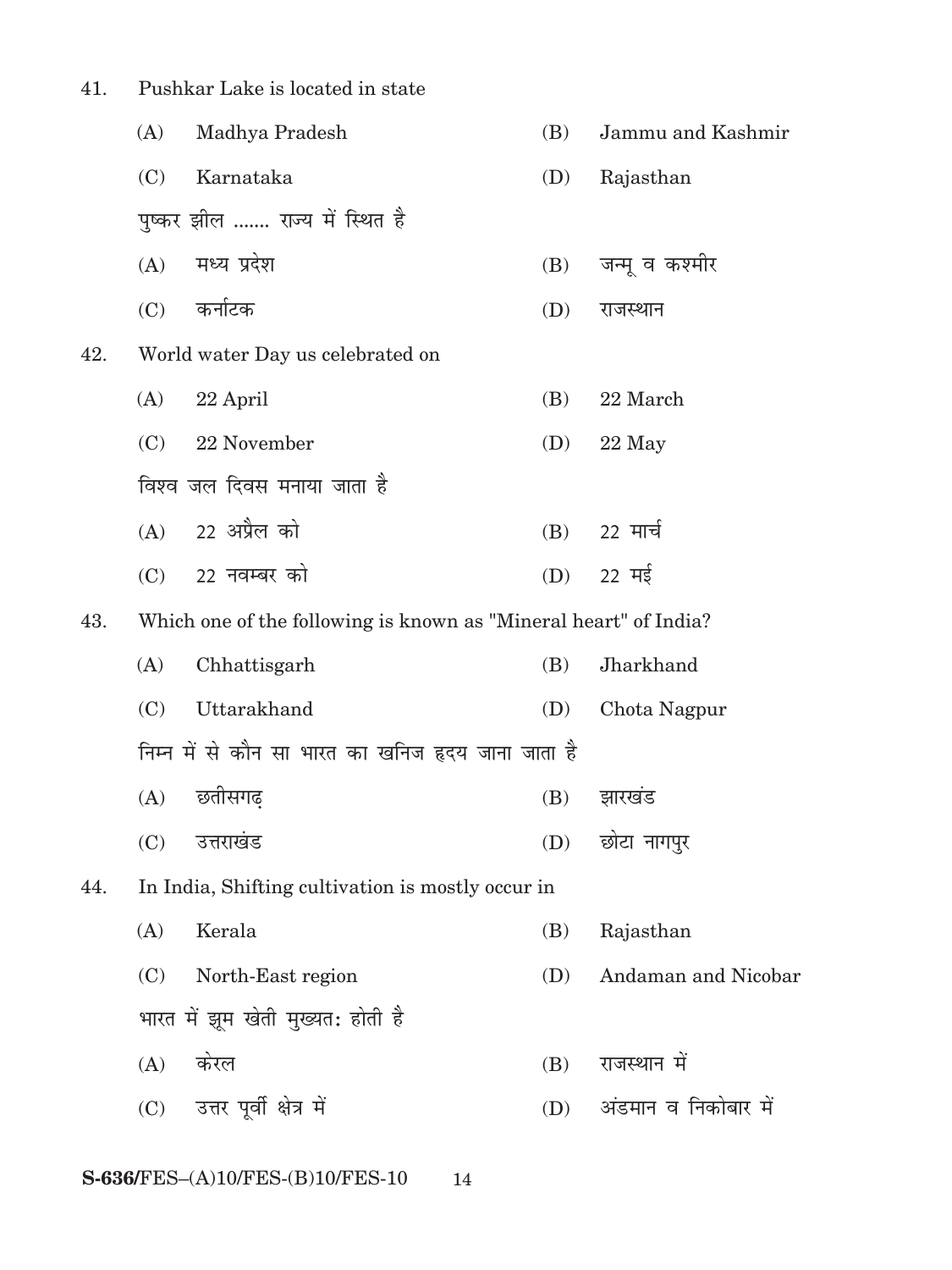45. Sardar Sarover dam is constructed over (A) Ganga River (B) Narmada River (C) Kaveri River (D) Brahmaputra River सरदार सरोवर बाँध बना है  $(A)$  गंगा नदी पर  $(B)$  नर्मदा नदी पर (C) कावेरी नदी पर (D) ब्रह्मपुत्र नदी पर 46. Which one the following is alternative source of energy? (A) Solar energy (B) Wind energy (C) Tidal energy (D) All of the above निम्न में से कौन सा ऊर्जा का वैकल्पिक स्रोत है? (A) lkSj ÅtkZ (B) iou ÅtkZ (C) टाइडल ऊर्जा (D) उपरोक्त सभी 47. Which energy is derived from biological components? (A) Tidal energy (B) Nuclear energy (C) Biomass energy (D) Hydropower energy कौन सी ऊर्जा जैविक तत्वों द्वारा उत्पन्न की जाती है  $(A)$  टाइडल ऊर्जा  $(B)$  नक्लेअर ऊर्जा (C) बायोमास ऊर्जा (D) हाइड़ोपावर ऊर्जा 48. Wildlife Institute of India is located in (A) Almora (B) Nainital (C) Dehradun (D) Srinagar भारत वन्य जीव संस्थान स्थित है  $(A)$  अल्मोडा में  $(B)$  नैनीताल में (C) देहरादून में (D) श्रीनगर में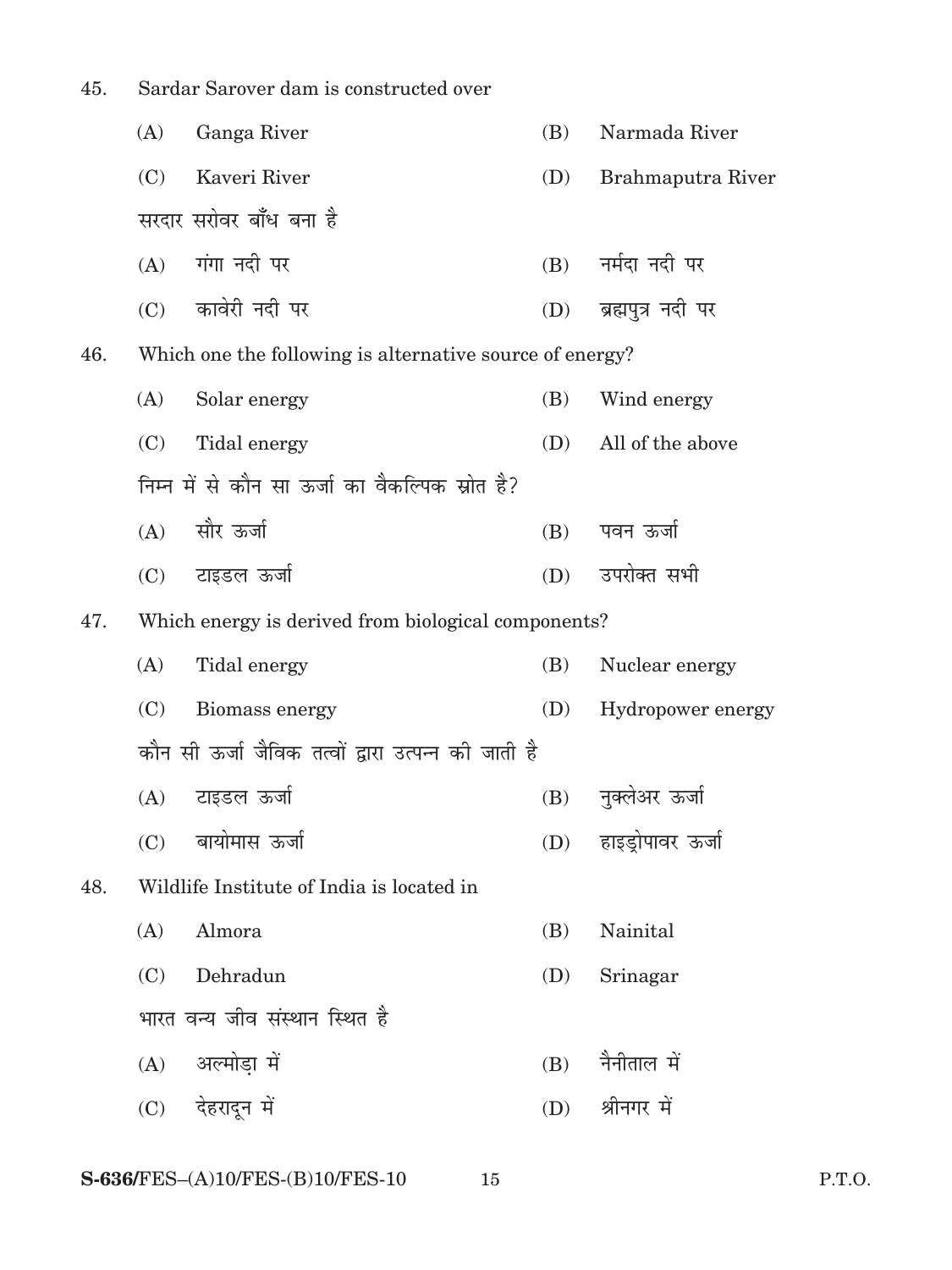| 49. | Which one of the following in not benefit of forest? |                                                            |     |                               |  |
|-----|------------------------------------------------------|------------------------------------------------------------|-----|-------------------------------|--|
|     | (A)                                                  | Medicinal value                                            | (B) | Commercial value              |  |
|     | (C)                                                  | Recreational value                                         | (D) | Biodiversity degradation      |  |
|     |                                                      | निम्न में से कौन सा वनों का लाभ नहीं है?                   |     |                               |  |
|     | (A)                                                  | औषधीय महत्व                                                | (B) | व्यापारिक महत्व               |  |
|     | (C)                                                  | आनंदप्रद महत्व                                             | (D) | जैव विविधता क्षरण             |  |
| 50. |                                                      | According to scientists India should have  % forest cover? |     |                               |  |
|     | (A)                                                  | 50%                                                        | (B) | 33%                           |  |
|     | (C)                                                  | 10%                                                        | (D) | 70%                           |  |
|     |                                                      | वैज्ञानिकों के अनुसार भारत में वन आवरण होना चाहिए।         |     |                               |  |
|     | (A)                                                  | 50%                                                        | (B) | 33%                           |  |
|     | (C)                                                  | 10%                                                        | (D) | 70%                           |  |
| 51. |                                                      | Gaussian Plume model is used for                           |     |                               |  |
|     | (A)                                                  | Air Pollution                                              | (B) | <b>Water Pollution</b>        |  |
|     | (C)                                                  | Noise Pollution                                            | (D) | Soil Pollution                |  |
|     |                                                      | गौस्सियन प्लूम मॉडल प्रयुक्त होता है                       |     |                               |  |
|     |                                                      | (A) वायु प्रदूषण के लिए                                    |     | (B) जल प्रदूषण के लिए         |  |
|     | (C)                                                  | ध्वनि प्रदूषण के लिए                                       | (D) | मृदा प्रदूषण के लिए           |  |
| 52. |                                                      | Grit Chamber is used in                                    |     |                               |  |
|     | (A)                                                  | Biological treatment of water                              | (B) | Mechanical treatment of water |  |
|     | (C)                                                  | Chemical treatment of water                                | (D) | None of the above             |  |
|     |                                                      | ग्रिट चैम्बर प्रयुक्त होता है                              |     |                               |  |
|     | (A)                                                  | जल के जैविक उपचार के लिए                                   | (B) | जल के यांत्रिक उपचार के लिए   |  |
|     | (C)                                                  | जल के रासायनिक उपचार के लिए                                | (D) | उपरोक्त में से कोई नहीं       |  |
|     |                                                      |                                                            |     |                               |  |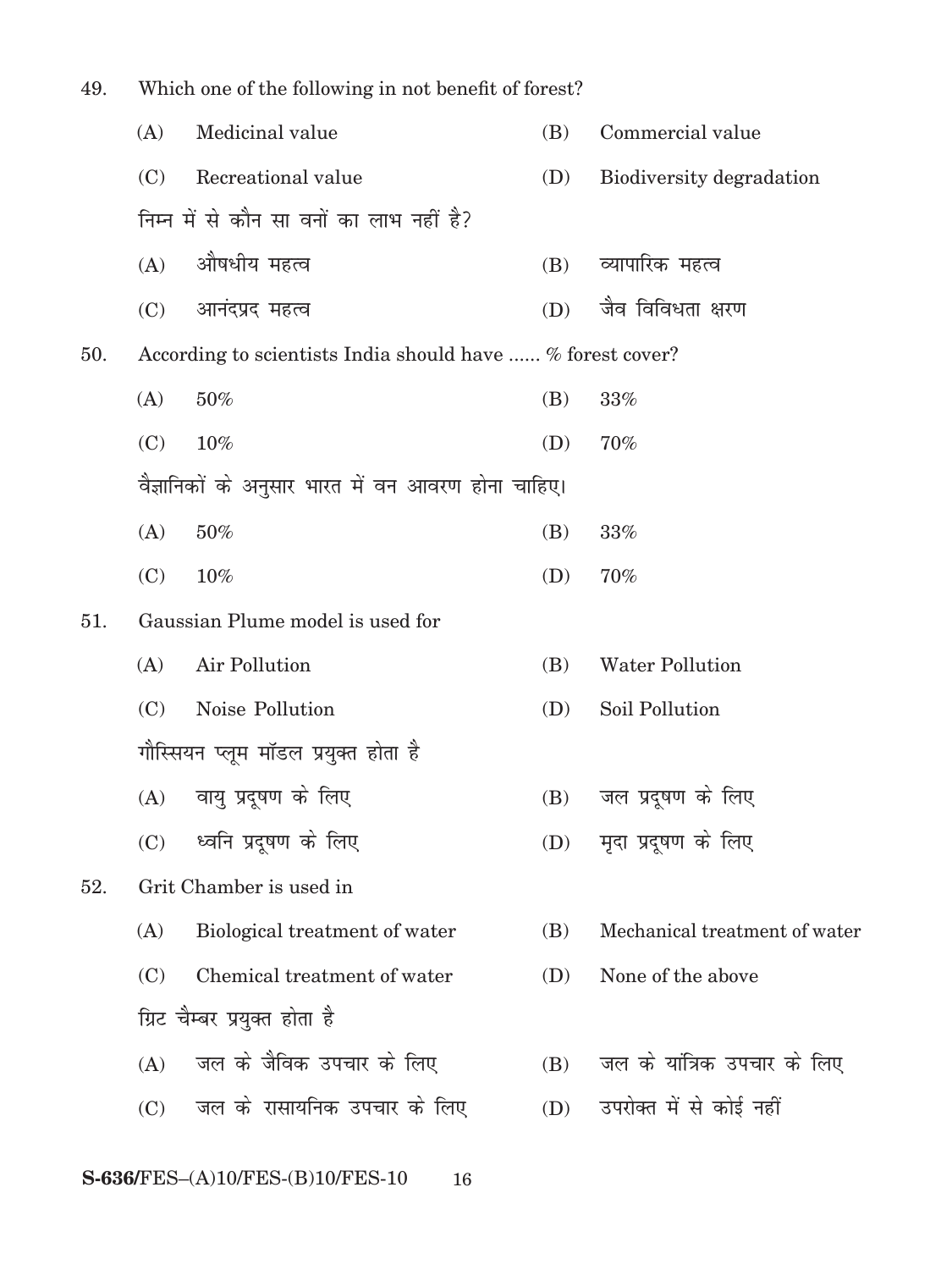| 53.<br>Pani Panchayat movement was started by |                     |                                                                                                                                                                                                                                                                         |                                                                                                                                                                                 |
|-----------------------------------------------|---------------------|-------------------------------------------------------------------------------------------------------------------------------------------------------------------------------------------------------------------------------------------------------------------------|---------------------------------------------------------------------------------------------------------------------------------------------------------------------------------|
| (A)                                           | Padurange Hedke     | (B)                                                                                                                                                                                                                                                                     | Vilasrao Salunke                                                                                                                                                                |
| (C)                                           | Medha Patkar        | (D)                                                                                                                                                                                                                                                                     | R. Mishra                                                                                                                                                                       |
|                                               |                     |                                                                                                                                                                                                                                                                         |                                                                                                                                                                                 |
|                                               |                     | (B)                                                                                                                                                                                                                                                                     | विलासराव सालुंके                                                                                                                                                                |
| (C)                                           |                     | (D)                                                                                                                                                                                                                                                                     | आर.मिश्रा                                                                                                                                                                       |
|                                               |                     |                                                                                                                                                                                                                                                                         |                                                                                                                                                                                 |
| (A)                                           | Sundar Lal Bahuguna | (B)                                                                                                                                                                                                                                                                     | Amrita Devi                                                                                                                                                                     |
| (C)                                           | Chandi Prasad Bhatt | (D)                                                                                                                                                                                                                                                                     | Medha patkar                                                                                                                                                                    |
|                                               |                     |                                                                                                                                                                                                                                                                         |                                                                                                                                                                                 |
|                                               |                     |                                                                                                                                                                                                                                                                         | अमृता देवी                                                                                                                                                                      |
|                                               |                     | (D)                                                                                                                                                                                                                                                                     | मेधा पाटकर                                                                                                                                                                      |
|                                               |                     |                                                                                                                                                                                                                                                                         |                                                                                                                                                                                 |
| (A)                                           | Peepal              | (B)                                                                                                                                                                                                                                                                     | Tulsi                                                                                                                                                                           |
| (C)                                           | Bel                 | (D)                                                                                                                                                                                                                                                                     | All of the above                                                                                                                                                                |
|                                               |                     |                                                                                                                                                                                                                                                                         |                                                                                                                                                                                 |
|                                               |                     | (B)                                                                                                                                                                                                                                                                     | तुलसी                                                                                                                                                                           |
| (C)                                           | बेल                 | (D)                                                                                                                                                                                                                                                                     | उपरोक्त सभी                                                                                                                                                                     |
|                                               |                     |                                                                                                                                                                                                                                                                         |                                                                                                                                                                                 |
| (A)                                           | 1984                | (B)                                                                                                                                                                                                                                                                     | 1985                                                                                                                                                                            |
| (C)                                           | 1986                | (D)                                                                                                                                                                                                                                                                     | 1987                                                                                                                                                                            |
|                                               |                     |                                                                                                                                                                                                                                                                         |                                                                                                                                                                                 |
| (A)                                           | वर्ष 1984 में       | (B)                                                                                                                                                                                                                                                                     | वर्ष 1985 में                                                                                                                                                                   |
| (C)                                           |                     | (D)                                                                                                                                                                                                                                                                     | वर्ष 1987 में                                                                                                                                                                   |
|                                               |                     | पानी पंचायत आन्दोलन शुरू किया गया<br>(A) पाडूरंगा हेडके<br>मेधा पाटकर<br>Who is associated with Bishnoi movement?<br>कौन बिश्नोई आन्दोलन से सम्बंधित है?<br>(A) सुन्दर लाल बहुगुणा<br>(C) चंडीप्रसाद भट्ट<br>(A) पीपल<br>चेर्नोबिल आपदा हुई थी<br>वर्ष 1986 मे <u>ं</u> | (B)<br>Which of the following plant is related with Hindu mythology?<br>निम्न में से कौन सा पादप हिन्दू पौराणिकी से सम्बंधित है?<br>Chernobyl disaster was happened in the year |

**S-636/FES–(A)10/FES-(B)10/FES-10 17 P.T.O.**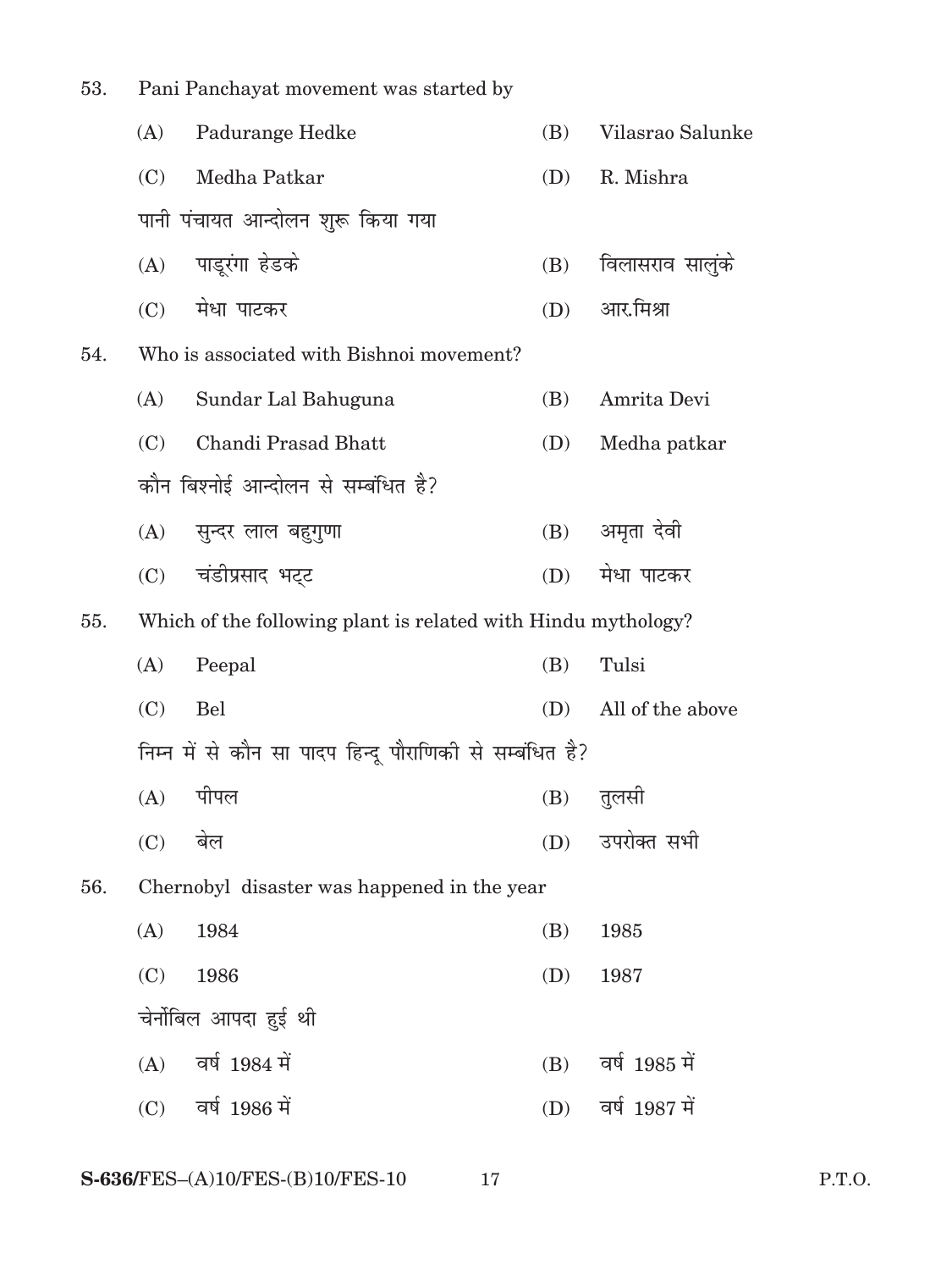- 57. What is 3-R concept?
	- (A) Reuse, reduce and recycle
	- (B) Reconstruct, recycle, recreation
	- (C) Recovery, Reutilization and Recycle
	- (D) Recovery, reuse and Recreation

थ्री-आर. सिद्धान्त क्या है?

- $(A)$  रियुज, रेडुज व रीसायकल
- (B) रिकस्टक्त, रीसायकल व रिक्रिएशन
- (C) रिकवरी, रियुटिलाइजेशन व रीसायकल
- (D) रिकवरी, रियूज़ व रिक्रिएशन
- 58. Which of the following is biodegradable waste?
	- (A) Plastic (B) Polythene (C) Remaining scraps of vegetables (D) None of the above निम्न में से कौन सा जैविक कूड़ा है? (A) IykfLVd (B) ikWfyFkhu
	- $(C)$  सब्जियों के बचे छिलके (D) उपरोक्त में से कोई नहीं
- 59. Incineration is process in which solid waste is being

(A) Burnt out

- (B) Deposited
- (C) Segregated
- (D) Used for vermi-compositing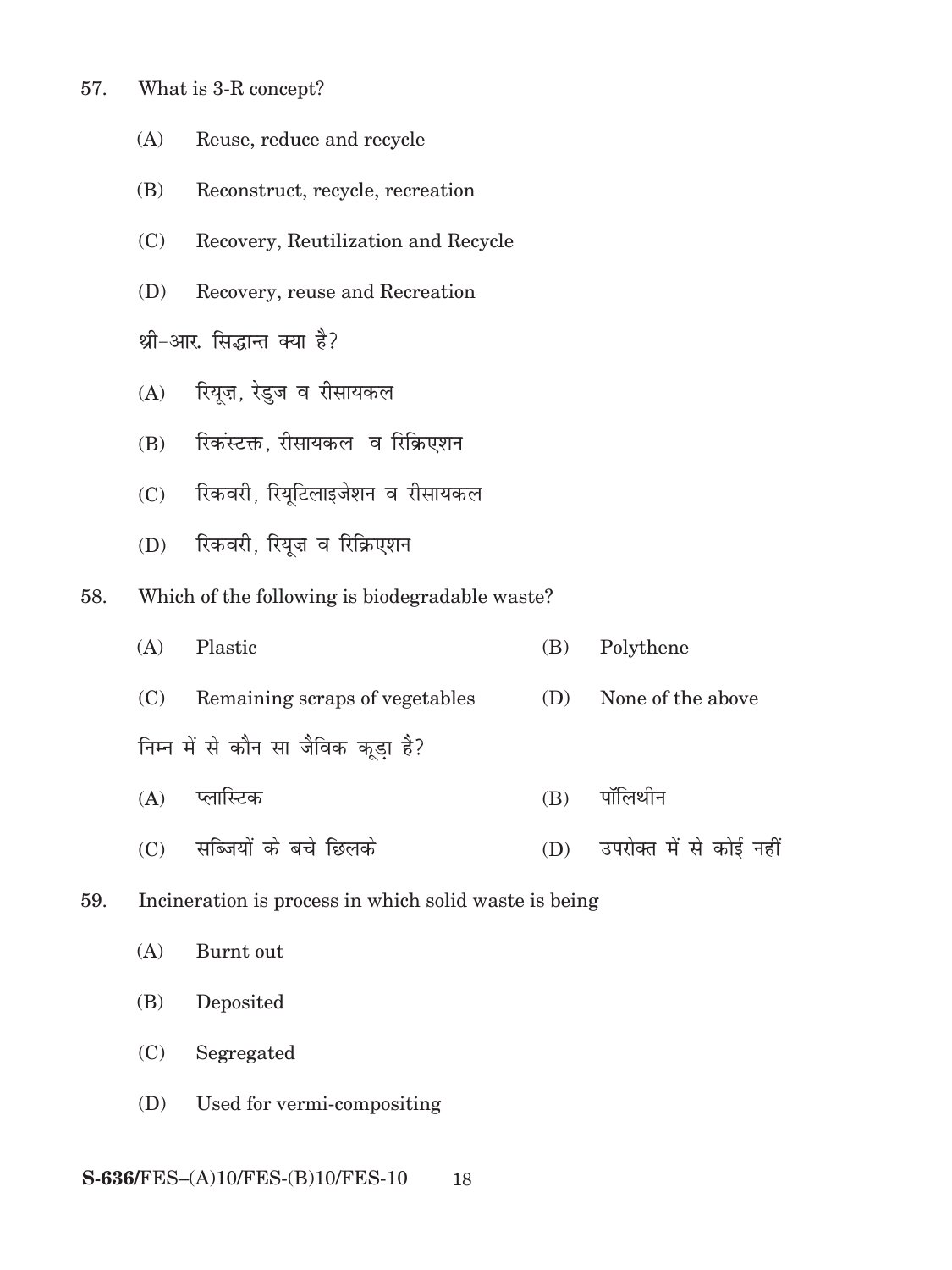|     | इन्सिनेरेशन वह प्रक्रिया है जिससे ठोस अपशिष्ट को   |                                                       |     |                     |  |
|-----|----------------------------------------------------|-------------------------------------------------------|-----|---------------------|--|
|     | (A)                                                | जलाया जाता है                                         |     |                     |  |
|     |                                                    | $(B)$ जमा किया जाता है                                |     |                     |  |
|     |                                                    | (C) अलग किया जाता है                                  |     |                     |  |
|     | (D)                                                | केंचुआ खाद बनाने के लिए प्रयुक्त किया जाता है         |     |                     |  |
| 60. |                                                    | The Environment Protection Act was passed in the year |     |                     |  |
|     | (A)                                                | 1980                                                  | (B) | 1982                |  |
|     | (C)                                                | 1984                                                  | (D) | 1986                |  |
|     |                                                    | पर्यावरण संरक्षण अधिनियम पारित हुआ था                 |     |                     |  |
|     |                                                    | $(A)$ वर्ष 1980 में                                   |     | (B) वर्ष 1982 में   |  |
|     |                                                    | $(C)$ वर्ष 1984 में                                   |     | (D) वर्ष 1986 में   |  |
| 61. | The Wildlife Protection Act was passed in the year |                                                       |     |                     |  |
|     | (A)                                                | 1971                                                  | (B) | 1972                |  |
|     | (C)                                                | 1974                                                  | (D) | 1986                |  |
|     |                                                    | वन्स जीव संरक्षण अधिनियम पारित हुआ था                 |     |                     |  |
|     |                                                    | $(A)$ वर्ष 1971 में                                   |     | $(B)$ वर्ष 1972 में |  |
|     |                                                    | $(C)$ वर्ष 1974 में                                   |     | (D) वर्ष 1986 में   |  |
| 62. |                                                    | The World Environment Day is celebrated on            |     |                     |  |
|     | (A)                                                | 5th May                                               | (B) | 5th June            |  |
|     | (C)                                                | 5th July                                              | (D) | 5th August          |  |
|     |                                                    | विश्व पर्यावरण दिवस मनाया जाता है                     |     |                     |  |
|     |                                                    | $(A)$ 5 मई                                            | (B) | 5 जून               |  |
|     |                                                    | $(C)$ 5 जुलाई                                         | (D) | 5 अगस्त             |  |
|     |                                                    |                                                       |     |                     |  |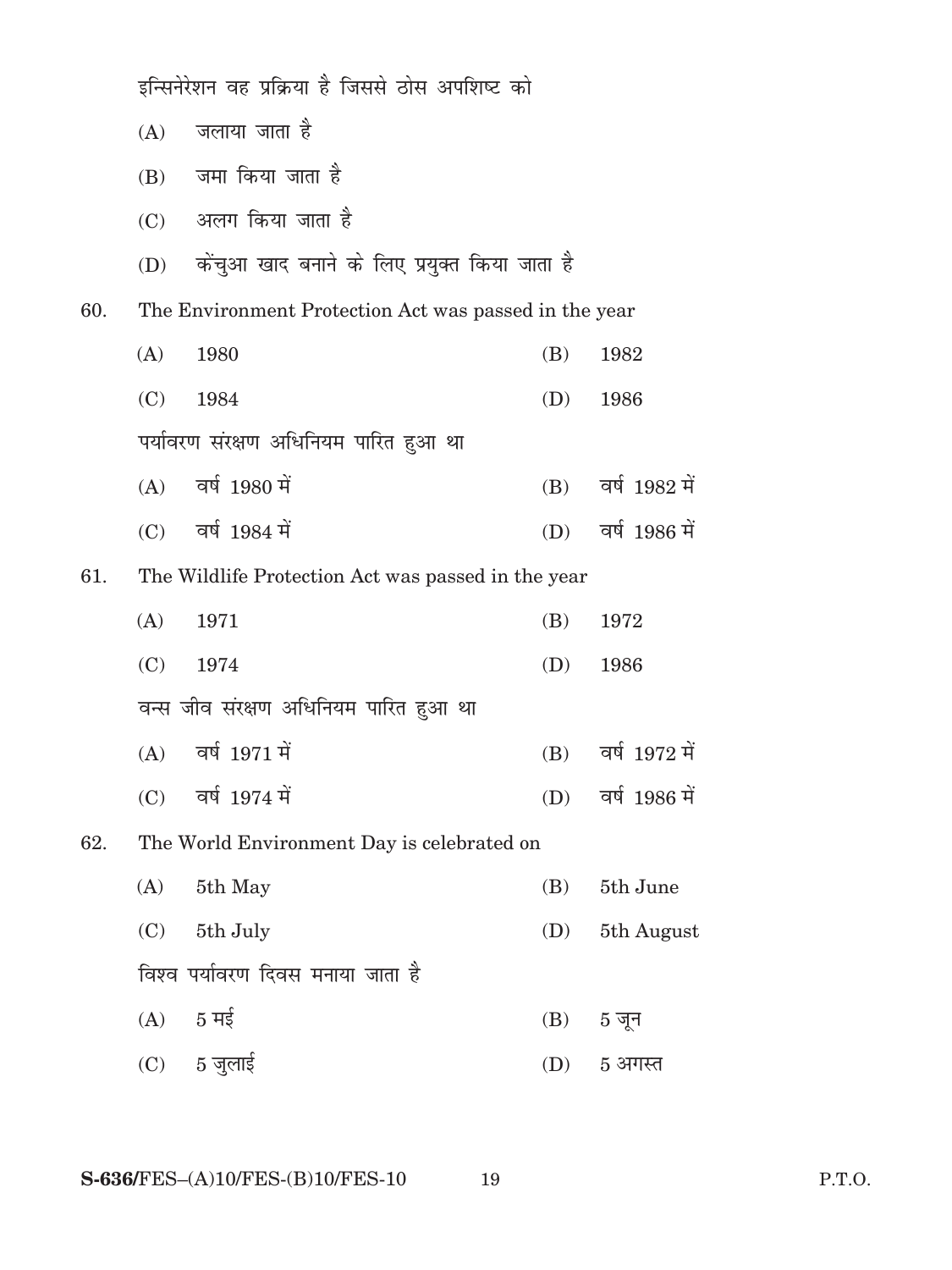| 63. |     | The Earth Day is celebrated on            |     |                    |                              |
|-----|-----|-------------------------------------------|-----|--------------------|------------------------------|
|     | (A) | 22nd April                                |     | (B)                | 1st May                      |
|     | (C) | 5th June                                  |     | (D)                | 22nd March                   |
|     |     | पृथ्वी दिवस मनाया जाता है                 |     |                    |                              |
|     |     | $(A)$ 22 अप्रैल                           | (B) | $1 \overline{H}$ ई |                              |
|     |     | $(C)$ 5 जून                               |     | $(D)$ 22 मार्च     |                              |
| 64. |     | The World Population Day is celebrated on |     |                    |                              |
|     | (A) | 5th May                                   |     | (B)                | 11th July                    |
|     |     | $(C)$ 5th July                            |     | (D)                | 1st May                      |
|     |     | विश्व जनसंख्या दिवस मनाया जाता है         |     |                    |                              |
|     |     | $(A)$ 5 मई                                |     | (B)                | $11 \overline{\text{g}}$ लाई |
|     |     | $(C)$ 5 जुलाई                             |     | (D)                | $1 \overline{4}$             |
| 65. |     | The book "Silent Spring" was written by   |     |                    |                              |
|     | (A) | <b>Arne Neaes</b>                         |     | (B)                | Rachel Carson                |
|     | (C) | Paul Ehrlich                              |     | (D)                | Darwin                       |
|     |     | ''साइलेंट स्प्रिंग नामक पुस्तक लिखी गयी   |     |                    |                              |
|     |     | (A) अर्ने नीस द्वारा                      |     |                    | (B) राकेल कार्सन द्वारा      |
|     |     | (C) पॉल एहिलच द्वारा                      |     | (D)                | डार्विन द्वारा               |
| 66. |     | The causative agent of the malaria is     |     |                    |                              |
|     | (A) | Plasmodium                                |     | (B)                | Salmonella                   |
|     | (C) | Hepatitis virus                           |     | (D)                | E. histolytica               |
|     |     | मलेरिया का कारक है                        |     |                    |                              |
|     |     | (A) प्लासमोडियम                           |     | (B)                | सेल्मोनेला                   |
|     |     | (C) हेपेटाइटिस विषाणु                     |     | (D)                | ई. हिस्टोलिटिका              |
|     |     |                                           |     |                    |                              |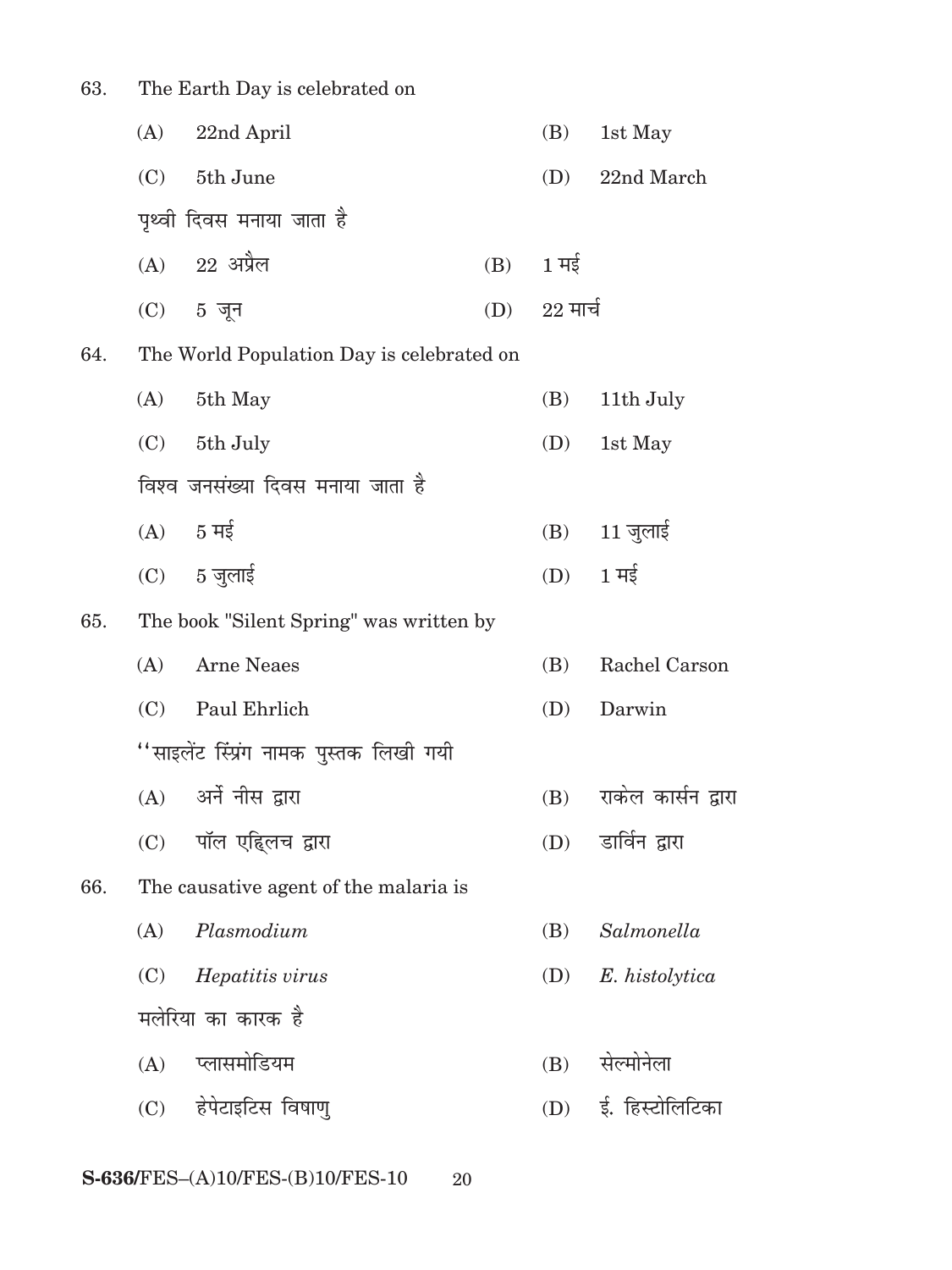| 67.<br>Which one of the following is air borne disease? |     |                                                          |     |                           |
|---------------------------------------------------------|-----|----------------------------------------------------------|-----|---------------------------|
|                                                         | (A) | Typhoid                                                  | (B) | <b>AIDS</b>               |
|                                                         | (C) | Tuberculosis                                             | (D) | Dysentery                 |
|                                                         |     | निम्न में से कौन सा वायु जनित रोग है?                    |     |                           |
|                                                         | (A) | टाइफाइड                                                  | (B) | एड्स                      |
|                                                         | (C) | तपेदिक                                                   | (D) | दस्त                      |
| 68.                                                     |     | Minamata disease was happened due to                     |     |                           |
|                                                         | (A) | Arsenic                                                  | (B) | Mercury                   |
|                                                         | (C) | Chromium                                                 | (D) | Lead                      |
|                                                         |     | मिनामाता रोग हुआ था                                      |     |                           |
|                                                         | (A) | आर्सेनिक के कारण                                         | (B) | मरकरी के कारण             |
|                                                         | (C) | क्रोमियम के कारण                                         | (D) | शीशा के कारण              |
| 69.                                                     |     | Which of the following is water and food borne diseases? |     |                           |
|                                                         | (A) | Typhoid                                                  | (B) | Cholera                   |
|                                                         | (C) | Dysentery                                                | (D) | All of the above          |
|                                                         |     | निम्न में से कौन जल व खाद्य जनित रोग है                  |     |                           |
|                                                         | (A) | टाइफाइड                                                  | (B) | हैजा                      |
|                                                         | (C) | दस्त                                                     | (D) | उपरोक्त सभी               |
| 70.                                                     |     | The expanded form of WHO is                              |     |                           |
|                                                         | (A) | World Human Organization                                 | (B) | Water Health Organization |
|                                                         | (C) | World Health Organization                                | (D) | World Health Office       |
|                                                         |     | W.H.O. का बृहद रूप है                                    |     |                           |
|                                                         | (A) | वर्ल्ड ह्यूमन आर्गेनाइजेशन                               | (B) | वाटर हेल्थ आर्गेनाइजेशन   |
|                                                         |     | (C) वर्ल्ड हेल्थ आर्गेनाइजेशन                            | (D) | वर्ल्ड हेल्थ ऑफिस         |
|                                                         |     |                                                          |     |                           |

**S-636/FES–(A)10/FES-(B)10/FES-10 21 P.T.O.**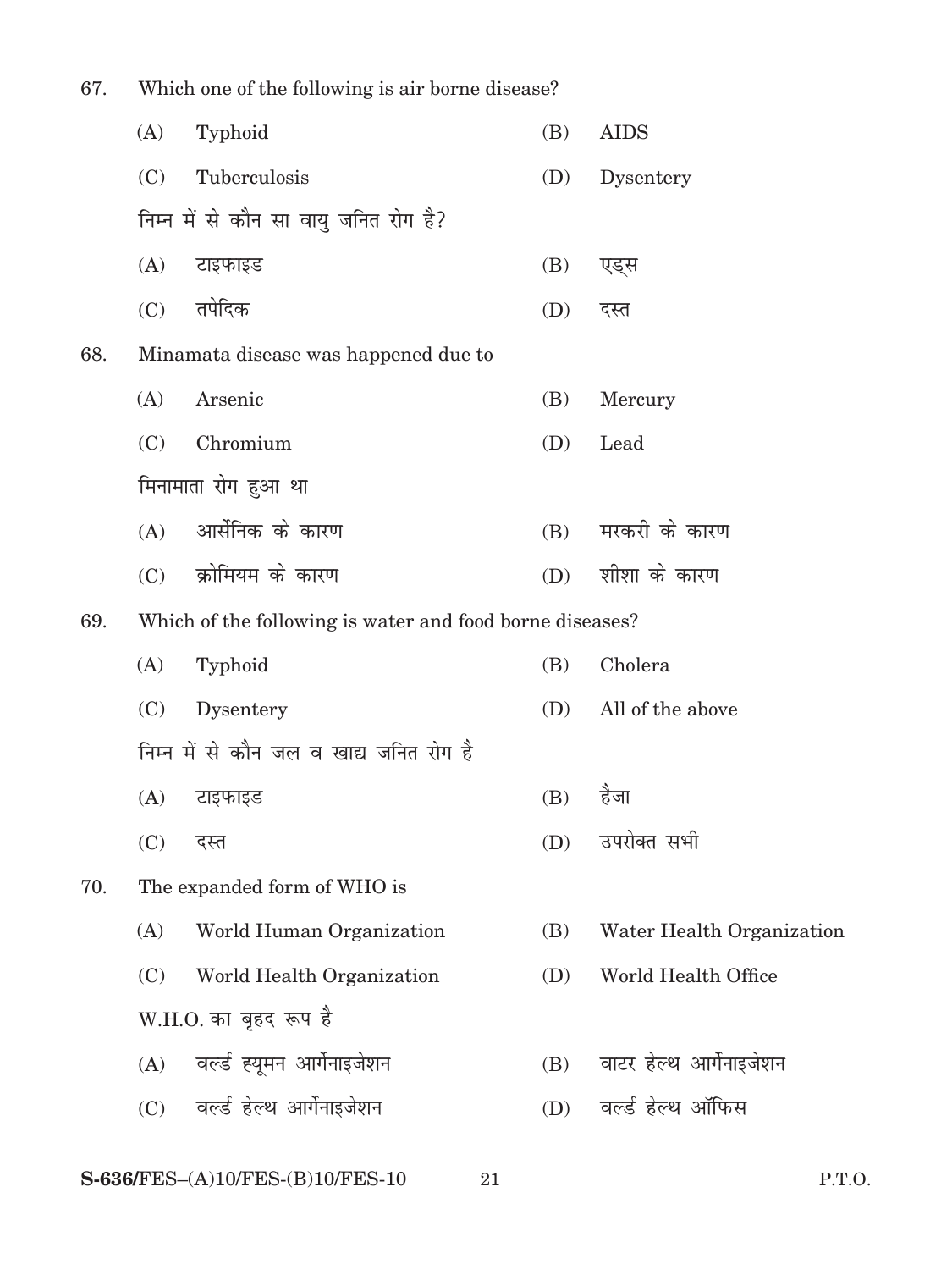| 71. | To set the moral values toward environment is related to: |                                                          |     |                           |
|-----|-----------------------------------------------------------|----------------------------------------------------------|-----|---------------------------|
|     | (A)                                                       | Environmental laws                                       | (B) | Environmental economics   |
|     | (C)                                                       | <b>Environmental Ethics</b>                              | (D) | None of the above         |
|     |                                                           | नैतिक मूल्यों को पर्यावरण के लिए स्थापित करना सम्बधित है |     |                           |
|     | (A)                                                       | पर्यावरणीय नियमों से                                     | (B) | पर्यावरणीय अर्थशास्त्र से |
|     | (C)                                                       | पर्यावरणीय इथिक्स से                                     | (D) | उपरोक्त में से कोई नहीं   |
| 72. |                                                           | The following are water borne disease except             |     |                           |
|     | (A)                                                       | Cholera                                                  | (B) | Typhoid                   |
|     | (C)                                                       | Hepatitis A                                              | (D) | <b>Measles</b>            |
|     |                                                           | निम्न में इसे छोड़कर जल जनित रोग हैं                     |     |                           |
|     | (A)                                                       | हैजा                                                     | (B) | टाइफाइड                   |
|     | (C)                                                       | हेपेटाइटिस ए                                             | (D) | खसरा                      |
| 73. |                                                           | Environment education is important only at               |     |                           |
|     | (A)                                                       | Primary School level                                     | (B) | Secondary School level    |
|     | (C)                                                       | College level                                            | (D) | All level                 |
|     |                                                           | पर्यावरणीय शिक्षा आवश्यक है                              |     |                           |
|     | (A)                                                       | प्राथमिक विद्यालय स्तर पर                                | (B) | माध्यमिक विद्यालय स्तर पर |
|     | (C)                                                       | कॉलेज स्तर पर                                            | (D) | सभी स्तर पर               |
| 74. |                                                           | Cancer causing agents are called                         |     |                           |
|     | (A)                                                       | Pollutans                                                | (B) | Carcinogens               |
|     | (C)                                                       | Toxicants                                                | (D) | Xenobiotics               |
|     |                                                           | कैंसर पैदा करने वाले तत्व कहलाते हैं                     |     |                           |
|     | (A)                                                       | पोल्ल्युटेंट्स                                           | (B) | कार्सिनोजंस               |
|     |                                                           | (C) टोक्सीकेंट्स                                         | (D) | जीनोबायोटिक्स             |
|     |                                                           |                                                          |     |                           |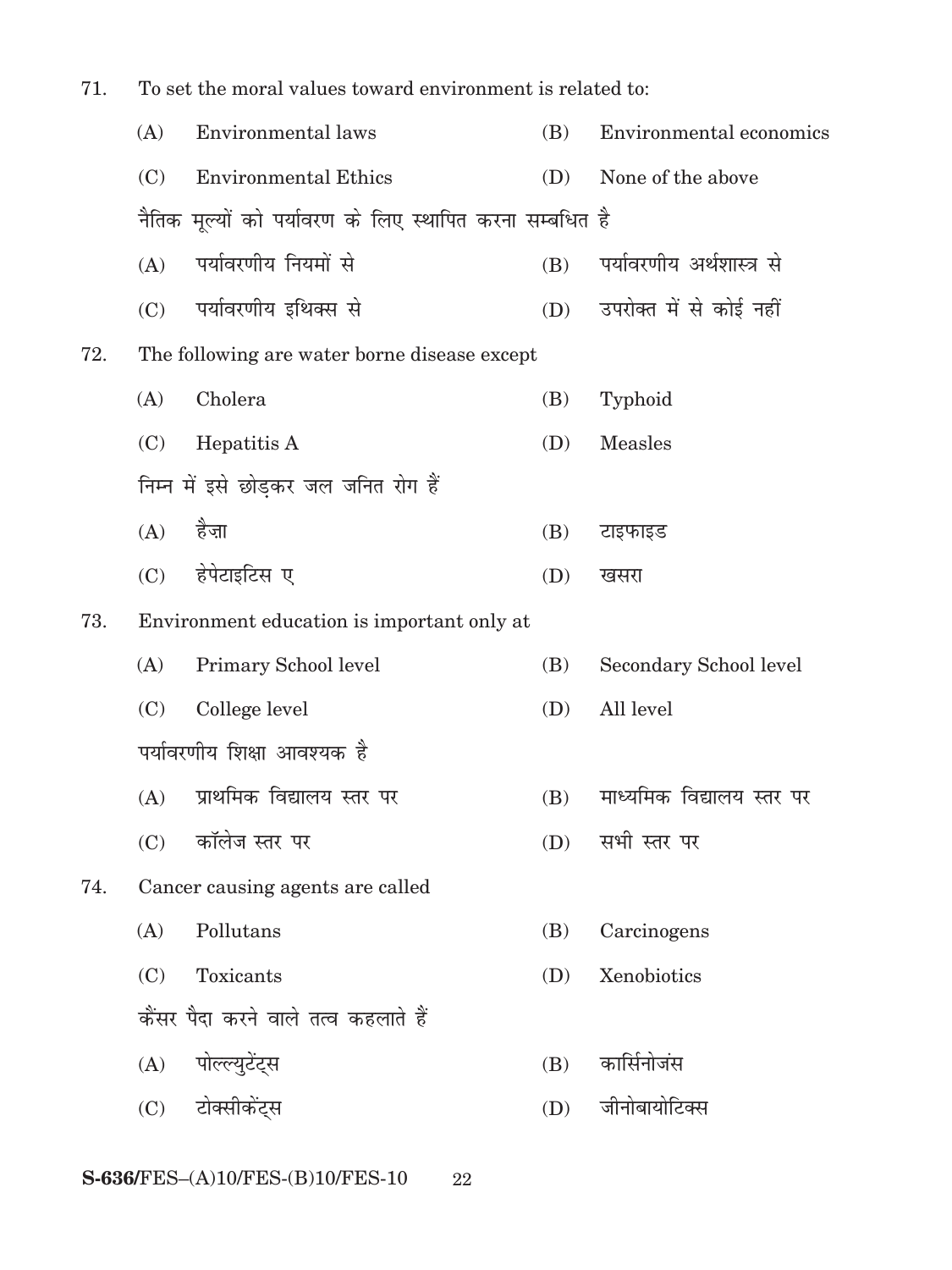| 75. | Rooftop method is related with |                                                      |     |                         |  |  |
|-----|--------------------------------|------------------------------------------------------|-----|-------------------------|--|--|
|     | (A)                            | Watershed management                                 | (B) | Micro-irrigation        |  |  |
|     | (C)                            | Rainwater harvesting                                 | (D) | None of the above       |  |  |
|     |                                | रूफटॉप विधि सम्बंधित है                              |     |                         |  |  |
|     |                                | (A) वाटरशेड प्रबंधन से                               | (B) | माइक्रोइरीगेशन से       |  |  |
|     |                                | (C) रेन वाटर हार्वेस्टिंग से                         | (D) | उपरोक्त में से कोई नहीं |  |  |
| 76. |                                | Meanings of environment is                           |     |                         |  |  |
|     | (A)                            | Total surroundings of us                             | (B) | Air and water           |  |  |
|     | (C)                            | Soil and plants                                      | (D) | Natural resources       |  |  |
|     |                                | पर्यावरण का अभिप्राय है                              |     |                         |  |  |
|     |                                | (A) हमारे आसपास                                      | (B) | वायु व जल               |  |  |
|     | (C)                            | मृदा व पादप                                          | (D) | प्राकृतिक संसाधन        |  |  |
| 77. |                                | The thickness of ozone layer is measure in           |     |                         |  |  |
|     | (A)                            | Millimeter                                           | (B) | Centimeter              |  |  |
|     | (C)                            | Decibels                                             | (D) | Dobson Unit             |  |  |
|     |                                | ओजोन परत की मोटाई मापी जाती है                       |     |                         |  |  |
|     |                                | (A) मिलीमीटर में                                     |     | (B) सेंटीमीटर में       |  |  |
|     | (C)                            | डेसिबेल में                                          | (D) | डॉबसन इकाई में          |  |  |
| 78. |                                | Which one of the great ornithologist of India?       |     |                         |  |  |
|     | (A)                            | Hari Govind Khurana                                  | (B) | Salim Ali               |  |  |
|     | (C)                            | Venkatesh Bashu                                      | (D) | E.R. Hora               |  |  |
|     |                                | निम्न में से कौन भारत का प्रसिद्ध पक्षी वैज्ञानिक है |     |                         |  |  |
|     |                                | (A) हरि गोविन्द खुराना                               | (B) | सलीम अली                |  |  |
|     |                                | (C) वेंकटेश बश्                                      |     | (D) ई.आर.होरा           |  |  |
|     |                                |                                                      |     |                         |  |  |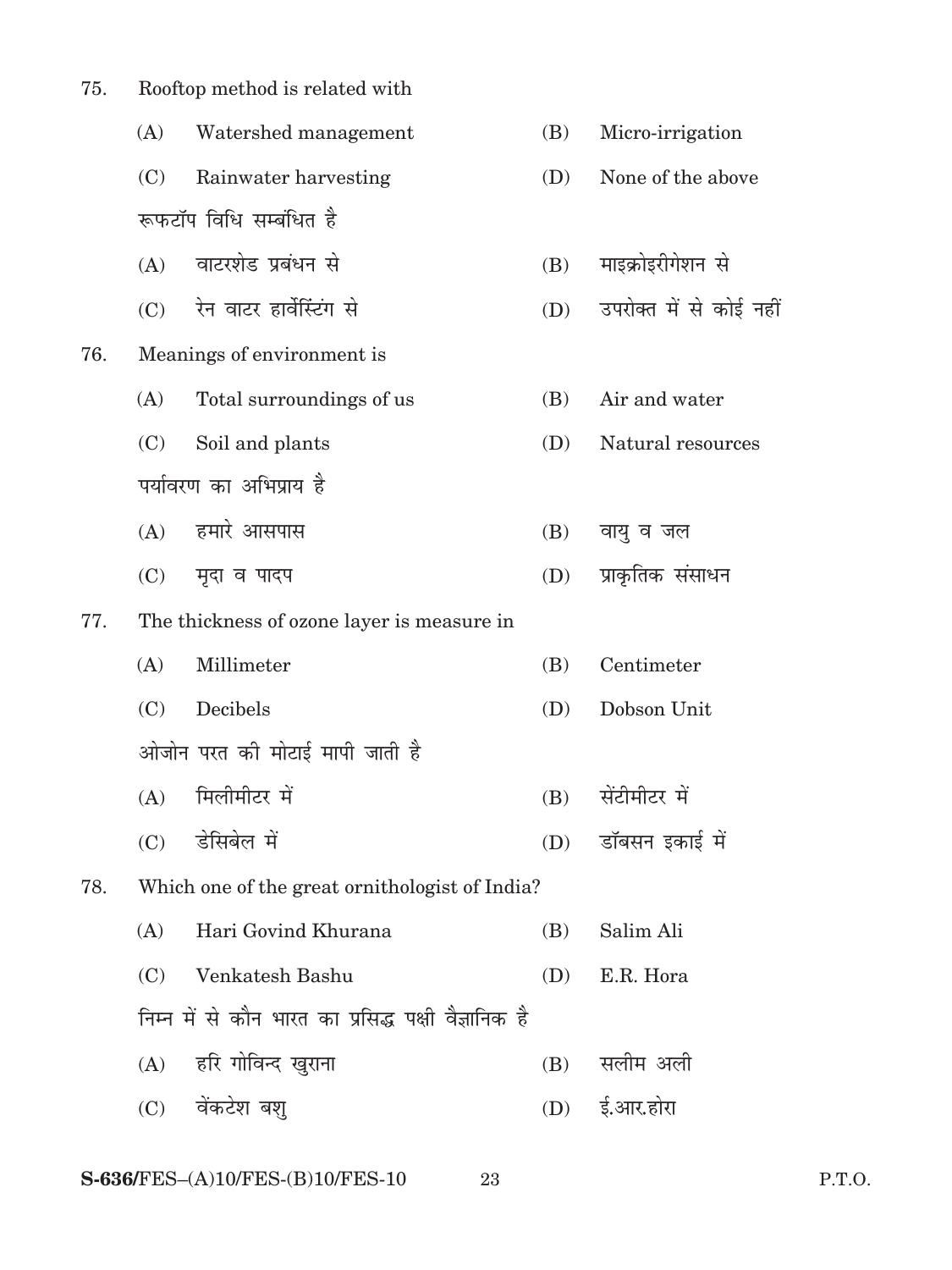79. Famous book of Darwin is

|     | (A) | Origin of species                                  | (B) | <b>Silent Spring</b>  |
|-----|-----|----------------------------------------------------|-----|-----------------------|
|     | (C) | Species Plantarum                                  | (D) | Nature                |
|     |     | डार्विन को प्रसिद्ध पुस्तक है                      |     |                       |
|     | (A) | ओरिजिन ऑफ स्पीशीज                                  | (B) | साइलेंट स्प्रिंग      |
|     | (C) | स्पीशीज प्लांटेरम                                  | (D) | नेचर                  |
| 80. |     | Which factor is responsible for wasteland genesis? |     |                       |
|     | (A) | Soil Erosion                                       | (B) | Deforestation         |
|     | (C) | Overgrazing                                        | (D) | All of the above      |
|     |     | कौन सा कारक वेस्टलैंड उत्पत्ति के लिए उतरदायी है?  |     |                       |
|     | (A) | मृदा अपरदन                                         | (B) | वनों का कटाव          |
|     | (C) | अतिचारण                                            |     | (D) उपरोक्त सभी       |
| 81. |     | Which is non-renewable energy resource?            |     |                       |
|     | (A) | Sun                                                | (B) | Geothermal            |
|     | (C) | Coal                                               | (D) | Wind                  |
|     |     | कौन-सा ऊर्जा का अनवीनीकृत संसाधन है?               |     |                       |
|     | (A) | सूर्य                                              | (B) | भूतापीय               |
|     | (C) | कोयला                                              | (D) | पवन                   |
| 82. |     | Biogas is produced from                            |     |                       |
|     | (A) | Plant materials                                    | (B) | <b>Animal Waste</b>   |
|     | (C) | Garbage                                            | (D) | All of the above      |
|     |     | बायोगैस बनाई जाती है                               |     |                       |
|     | (A) | पादप पदार्थों से                                   | (B) | जानवरों के अपशिष्ट से |
|     |     | (C) कूड़े कचरे से                                  | (D) | उपरोक्त सभी           |
|     |     |                                                    |     |                       |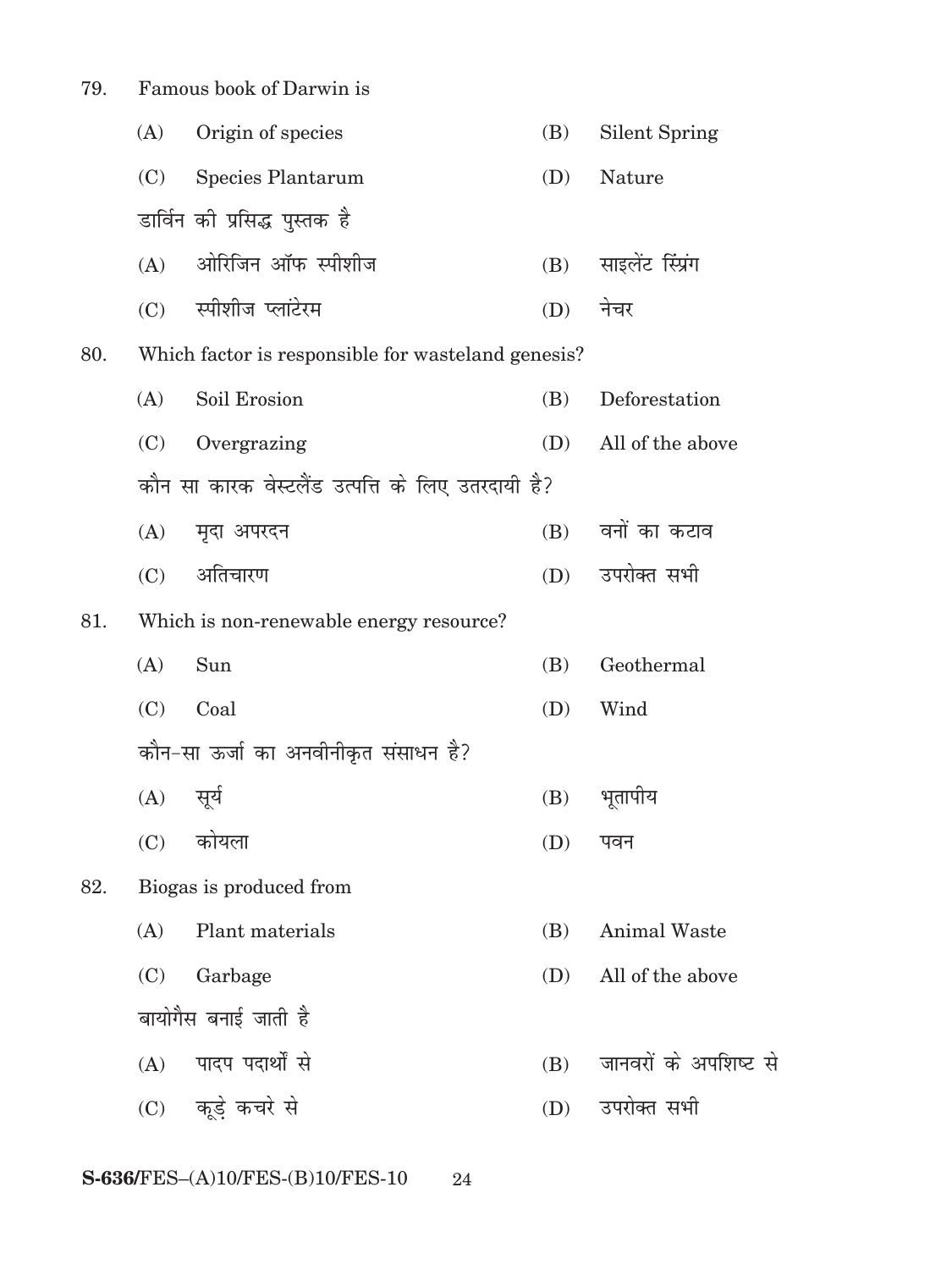| 83. |                                                                           | Herbivores animals are generally                                     |     |                          |  |  |
|-----|---------------------------------------------------------------------------|----------------------------------------------------------------------|-----|--------------------------|--|--|
|     | (A)                                                                       | Producers                                                            | (B) | Primary consumers        |  |  |
|     | (C)                                                                       | <b>Secondary Consumers</b>                                           | (D) | Decomposers              |  |  |
|     |                                                                           | शाकाहारी जंतु सामान्य: होते हैं                                      |     |                          |  |  |
|     | (A)                                                                       | उत्पादक                                                              | (B) | प्राथमिक उपभोगता         |  |  |
|     | (C)                                                                       | द्वितीयक उपभोगता                                                     | (D) | अपघटक                    |  |  |
| 84. |                                                                           | Which one of the following is freshwater ecosystem?                  |     |                          |  |  |
|     | (A)                                                                       | Pond                                                                 | (B) | Coral reefs              |  |  |
|     | (C)                                                                       | Deep Ocean                                                           | (D) | Delta                    |  |  |
|     |                                                                           | निम्न में से कौन सा ताजे जल का पारिस्थितिक तंत्र है?                 |     |                          |  |  |
|     | (A)                                                                       | तालाब                                                                | (B) | कोरल रीफ्स               |  |  |
|     | (C)                                                                       | डीप ओसियन                                                            | (D) | डेल्टा                   |  |  |
| 85. |                                                                           | Different species of plants and animals present in a region known as |     |                          |  |  |
|     | (A)                                                                       | Genetic Diversity                                                    | (B) | <b>Species Diversity</b> |  |  |
|     | (C)                                                                       | <b>Invasive Diversity</b>                                            | (D) | None of the above        |  |  |
|     | एक क्षेत्र में विभिन्न प्रकार के पादपों व जंतुओं की प्रजातियां कहलाती हैं |                                                                      |     |                          |  |  |
|     |                                                                           | (A) जेनेटिक विविधता                                                  |     | (B) जाति विविधता         |  |  |
|     | (C)                                                                       | इनवेसिव विविधता                                                      | (D) | उपरोक्त में से कोई नहीं  |  |  |
| 86. |                                                                           | In India, approximately percent plants are endemic                   |     |                          |  |  |
|     | (A)                                                                       | 50%                                                                  | (B) | 32%                      |  |  |
|     | (C)                                                                       | 18%                                                                  | (D) | $2\%$                    |  |  |
|     |                                                                           | भारत में लगभग इतने प्रतिशत पादप स्थानिक हैं                          |     |                          |  |  |
|     | (A)                                                                       | $50\%$                                                               | (B) | 32%                      |  |  |
|     | (C)                                                                       | 18%                                                                  | (D) | $2\%$                    |  |  |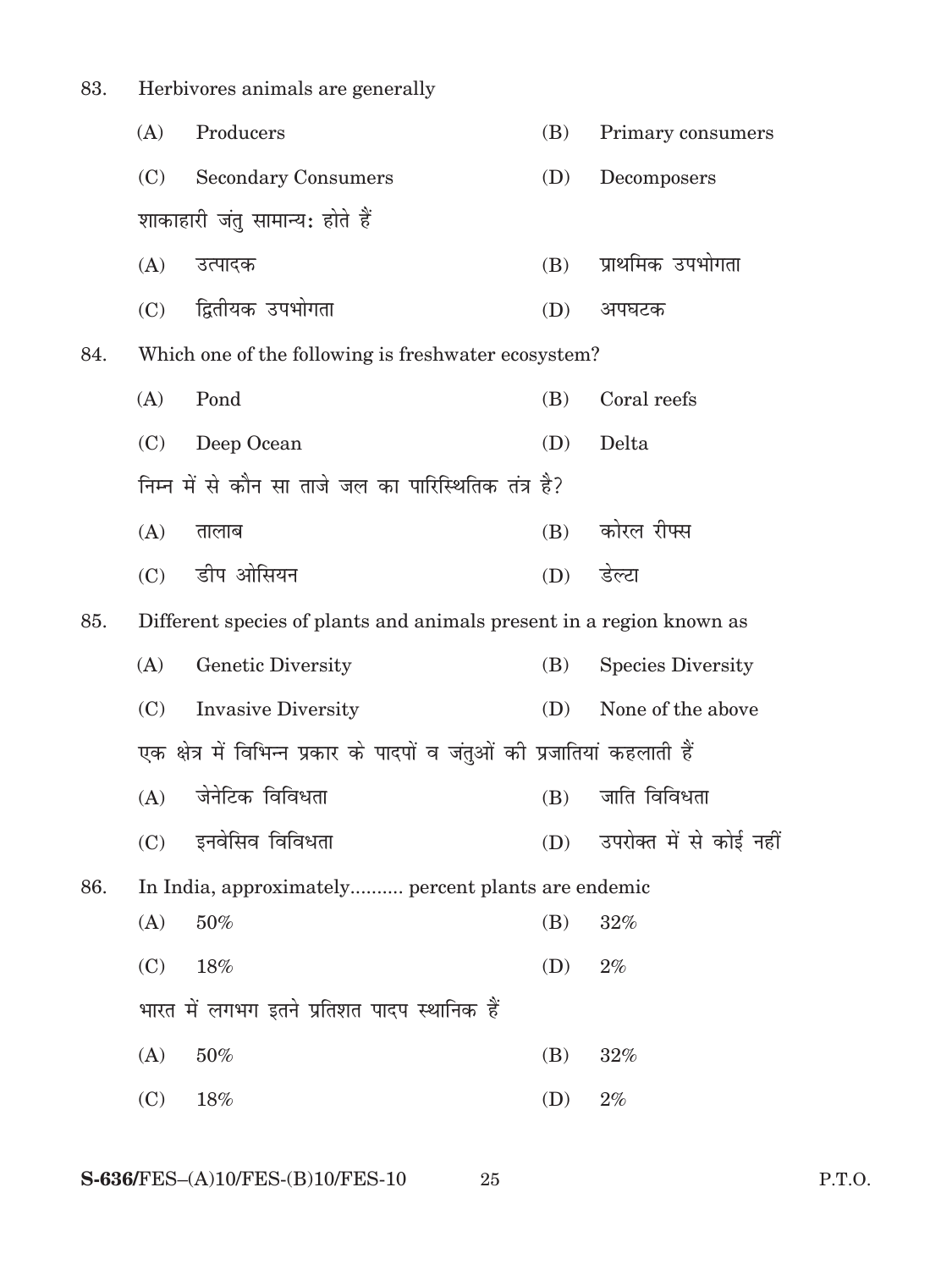87. Kailadevi Wildlife Sanctuary is located in the

|     | (A) | Uttarakhand                                                      | (B) | Rajasthan                     |
|-----|-----|------------------------------------------------------------------|-----|-------------------------------|
|     | (C) | Karnataka                                                        | (D) | Jammu and Kashmir             |
|     |     | कैलादेवी वन्यजीव अभ्यारण स्थित है                                |     |                               |
|     | (A) | उत्तराखण्ड में                                                   | (B) | राजस्थान में                  |
|     | (C) | कर्नाटक में                                                      | (D) | जम्मू व कश्मीर में            |
| 88. |     | The Asiatic lion is only found in the                            |     |                               |
|     | (A) | Jim Corbett National Park                                        | (B) | Kaziranaga National Park      |
|     | (C) | Rajaji National Park                                             | (D) | <b>Gir National Park</b>      |
|     |     | एशियाटिक शेर सिर्फ पाए जाते हैं                                  |     |                               |
|     | (A) | जिम कॉर्बेट राष्ट्रीय उद्यान में                                 | (B) | काजीरंगा राष्ट्रीय उद्यान में |
|     | (C) | राजाजी राष्ट्रीय उद्यान में                                      | (D) | गिर राष्ट्रीय उद्यान में      |
| 89. |     | Grasshoppers, ants, mosquitoes and spiders are example of phylum |     |                               |
|     | (A) | Annelida                                                         | (B) | Arthropoda                    |
|     | (C) | Mollusca                                                         | (D) | Echinodermata                 |
|     |     | टिढे, चीटियाँ, मच्छर व मकडियां उदाहरण हैं                        |     |                               |
|     | (A) | संघ ऐनेलिडा के                                                   | (B) | संघ आर्थ्रोपोड़ा के           |
|     | (C) | संघ मोलस्का के                                                   | (D) | संघ इकाइनोडरमेटा के           |
| 90. |     | Which one of the following is secondary pollutant?               |     |                               |
|     | (A) | NO <sub>2</sub>                                                  | (B) | SO <sub>2</sub>               |
|     | (C) | P.A.N                                                            | (D) | None of the above             |
|     |     | निम्न में से कौन द्वितीयक प्रदूषक है?                            |     |                               |
|     | (A) | NO <sub>2</sub>                                                  | (B) | SO <sub>2</sub>               |
|     | (C) | पी.ए.एन.                                                         | (D) | उपरोक्त में से कोई नहीं       |
|     |     |                                                                  |     |                               |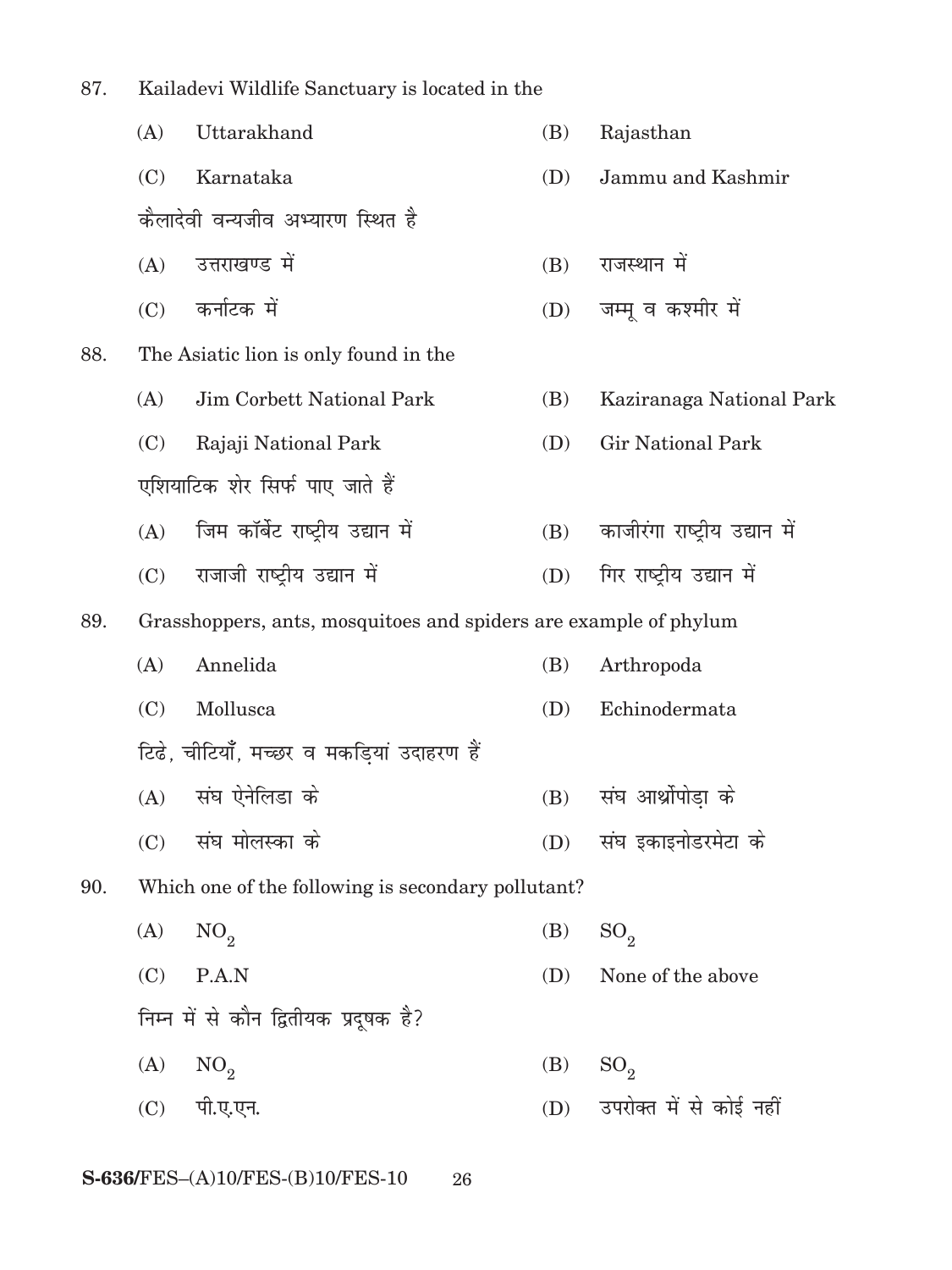| 91. |  |  |  | Which one of the following is cause of soil pollution? |  |
|-----|--|--|--|--------------------------------------------------------|--|
|     |  |  |  |                                                        |  |

- (A) Excessive use of Insecticide
- (B) Dumping of Solid Waste
- (C) Soil Erosion
- (D) All of the above

निम्न में से कौन मृदा प्रदूषण का कारण है?

- (A) कोटनाशकों का अत्यधिक उपयोग
- $(B)$  कूड़े कचरे का फेंकना
- (C) मृदा अपरदन
- (D) उपरोक्त सभी
- 92. Sound is measured in a unit called the

| (A) | Dobson                       | (B) | Decibel                     |  |  |
|-----|------------------------------|-----|-----------------------------|--|--|
|     | (C) Candella                 | (D) | None of the above           |  |  |
|     | ध्वनि मापन को इकाई कहलाती है |     |                             |  |  |
|     | (A) डॉबसन                    | (B) | डेसिबेल                     |  |  |
| (C) | कडेला                        |     | (D) उपरोक्त में से कोई नहीं |  |  |

- 93. Any undesirable changes in physical, chemical and biological properties of environment is called as
	- (A) Disaster (B) Pollution
	- (C) Biomagnification (D) Bioremediation

पर्यावरण के भौतिक, रासायनिक व जैविक गुणों में अवांछनीय परिवर्तन कहलाता है

- $(A)$  आपदा (B) प्रदूषण
- (C) बायोमैग्रीफोकेशन (D) बायोरेमेडीयेशन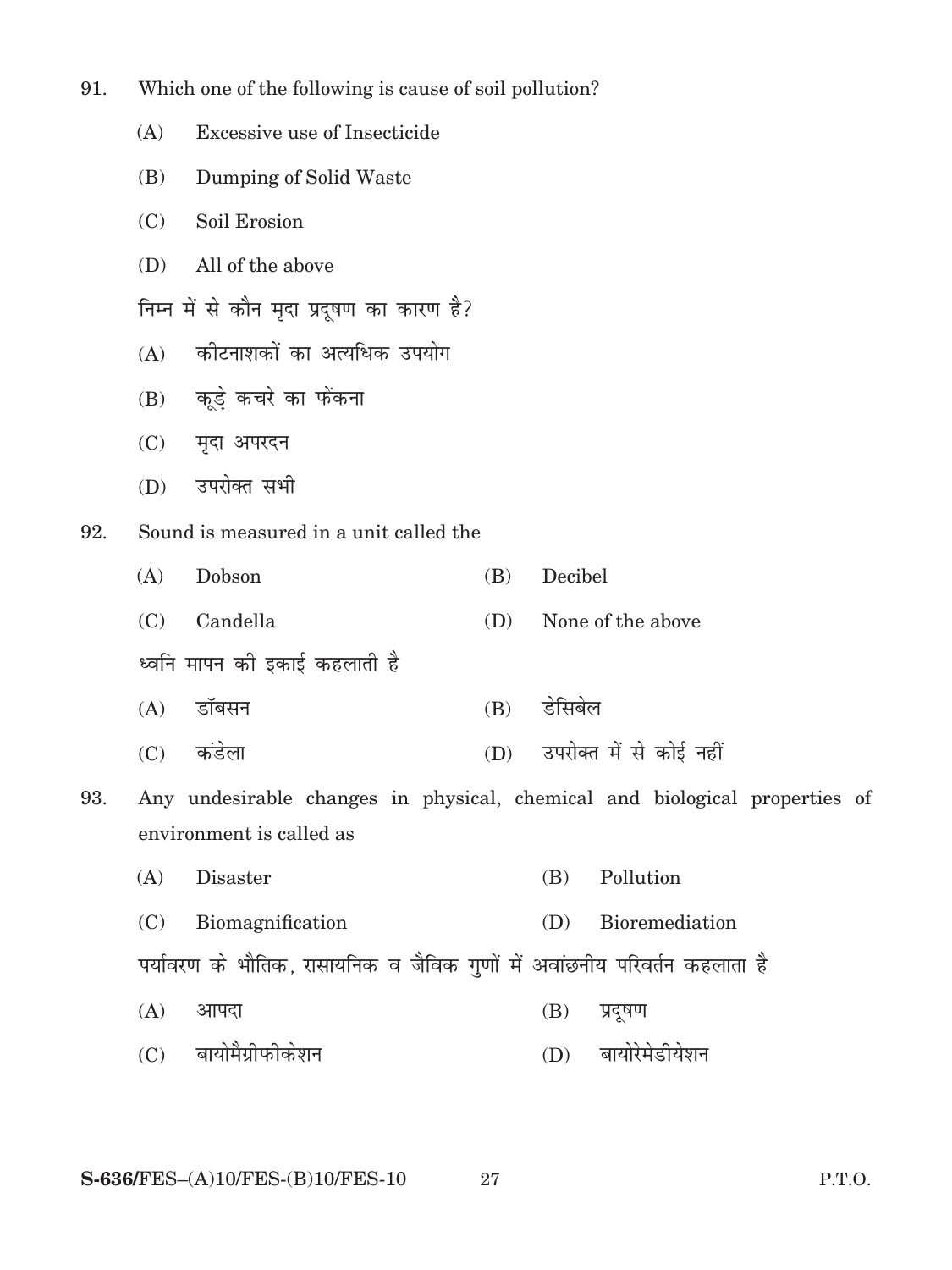| Montreal protocol is related with<br>94. |  |
|------------------------------------------|--|
|------------------------------------------|--|

|     | (A) | Ozone layer                                      | (B) | Global warming             |
|-----|-----|--------------------------------------------------|-----|----------------------------|
|     | (C) | Marine Pollution                                 | (D) | Green House gases          |
|     |     | मोंट्रियल प्रोटोकॉल सम्बंधित है                  |     |                            |
|     | (A) | ओजोन परत से                                      | (B) | वैश्विक उष्णता से          |
|     |     | (C) समुद्री प्रदूषण से                           | (D) | ग्रीन हाउस गेसों से        |
| 95. |     | Detritus food chain starts from                  |     |                            |
|     | (A) | <b>Green Plants</b>                              | (B) | Organic matter             |
|     | (C) | Primary consumers                                | (D) | <b>Secondary Consumers</b> |
|     |     | डेट्रीटस खाद्य श्रंखला आरम्भ होती है             |     |                            |
|     |     | (A) हरे पादपों से                                | (B) | कार्बनिक पदार्थों से       |
|     | (C) | प्राथमिक उपभोक्ताओं से                           | (D) | द्वितीयक उपभोक्ताओं से     |
| 96. |     | Which one of the following cause global warming? |     |                            |
|     | (A) | Carbon dioxide                                   | (B) | Oxygen                     |
|     | (C) | Nitrogen                                         | (D) | Hydrogen                   |
|     |     | निम्न में से कौन वैश्विक उष्णता का कारण है?      |     |                            |
|     | (A) | कार्बन डाइऑक्साइड                                | (B) | ऑक्सीजन                    |
|     | (C) | नाइट्रोजन                                        | (D) | हाइड्रोजन                  |
| 97. |     | Ozone layer is present in                        |     |                            |
|     | (A) | Troposphere                                      | (B) | Ionosphere                 |
|     | (C) | Stratosphere                                     | (D) | Exosphere                  |
|     |     | ओजोन परत पाई जाती है                             |     |                            |
|     | (A) | क्षोभ मंडल में                                   | (B) | आइनोंस्फीयर में            |
|     | (C) | समताप मंडल में                                   | (D) | बहिर्मंडल में              |
|     |     |                                                  |     |                            |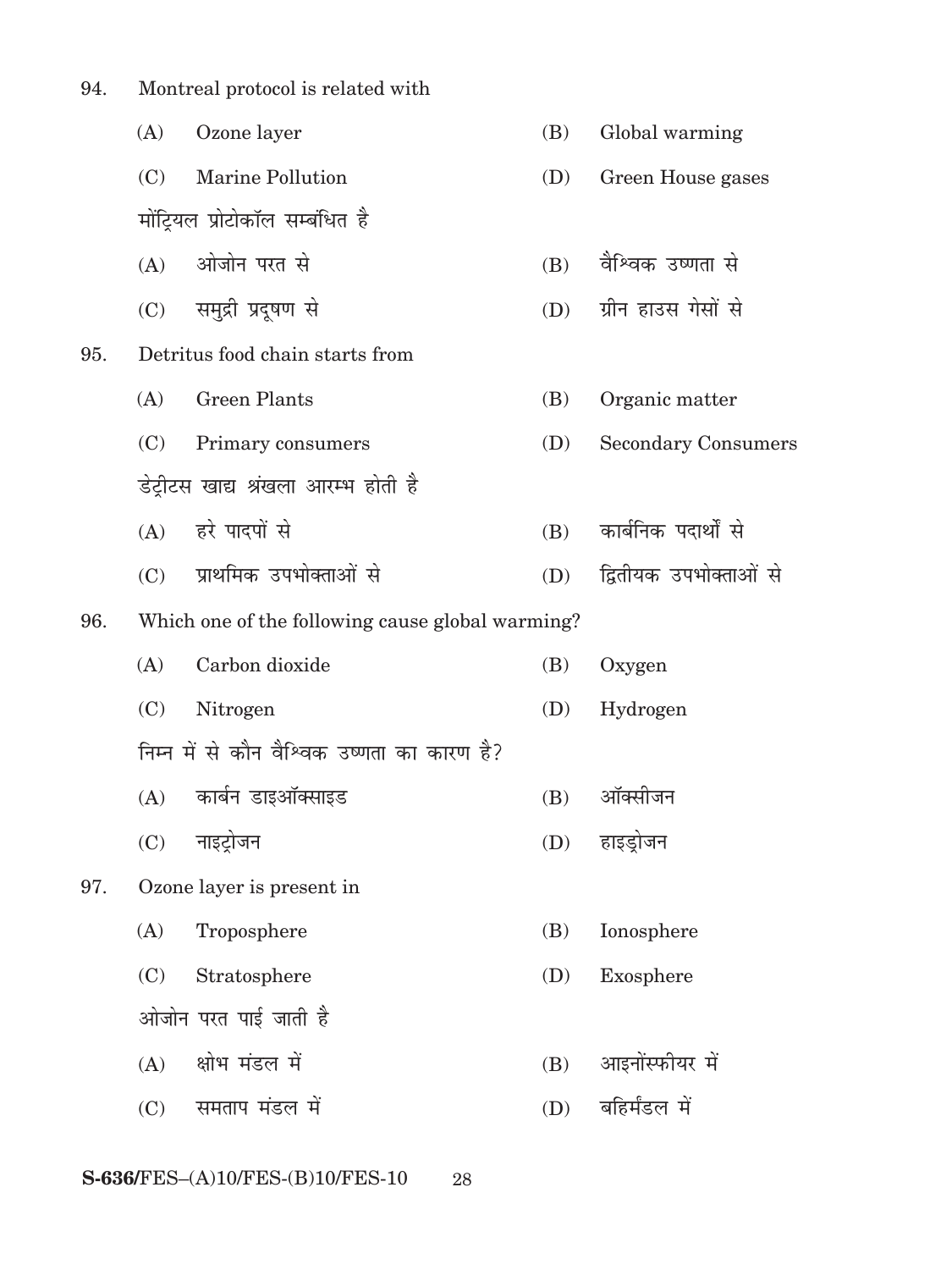| 98.  |                                          |                                          |     |                 |  |  |
|------|------------------------------------------|------------------------------------------|-----|-----------------|--|--|
|      | (A)                                      | Increase in the oxygen content           | (B) | Global warming  |  |  |
|      | (C)                                      | Decrease in CO <sub>2</sub> content      | (D) | Noise pollution |  |  |
|      |                                          | ग्लेशियर के पिघलने का मुख्य कारण है      |     |                 |  |  |
|      | (A)                                      | ऑक्सीजन की मात्रा बढ़ना                  | (B) | वैश्विक ऊष्णता  |  |  |
|      |                                          | $(C)$ $CO2$ की मात्रा कम होना            | (D) | ध्वनि प्रदूषण   |  |  |
| 99.  |                                          | Wildlife week celebrated in the month of |     |                 |  |  |
|      | (A)                                      | October                                  | (B) | November        |  |  |
|      | (C)                                      | December                                 | (D) | January         |  |  |
|      | वन्य जीव सप्ताह इस माह में मनाया जाता है |                                          |     |                 |  |  |
|      |                                          | (A) अक्टूबर                              | (B) | नवम्बर          |  |  |
|      | (C)                                      | दिसम्बर                                  | (D) | जनवरी           |  |  |
| 100. | The state tree of the Uttarakhand is     |                                          |     |                 |  |  |
|      | (A)                                      | Rhododendron                             | (B) | Pinus           |  |  |
|      | (C)                                      | Ficus                                    | (D) | <b>Querus</b>   |  |  |
|      | उत्तराखण्ड का राजीय पेड़ है              |                                          |     |                 |  |  |
|      | (A)                                      | रोड़ोडेन्द्रोन                           | (B) | पाईनस           |  |  |
|      | (C)                                      | फाईकस                                    | (D) | कर्कस           |  |  |

\*\*\*\*\*\*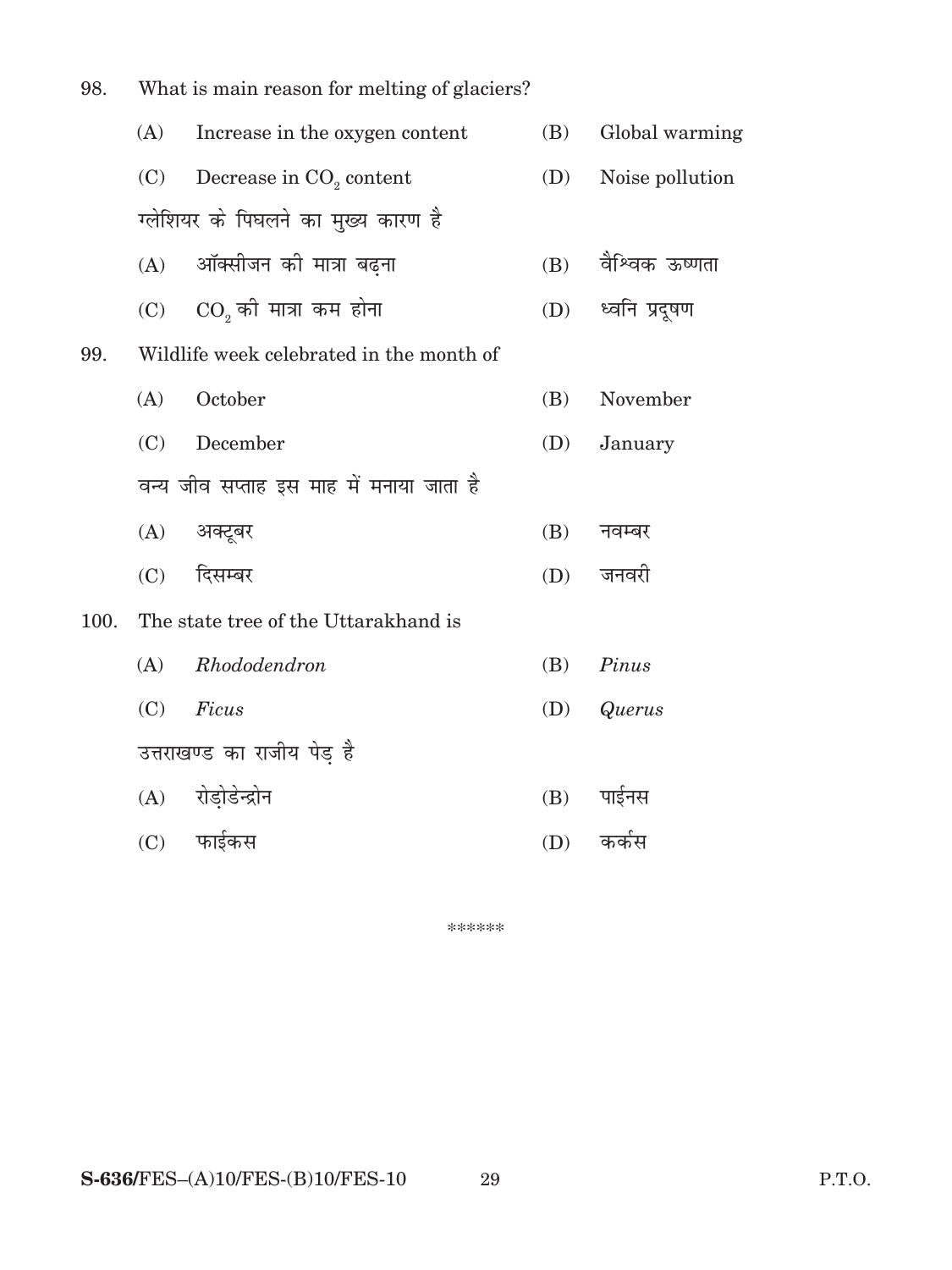# ROUGH WORK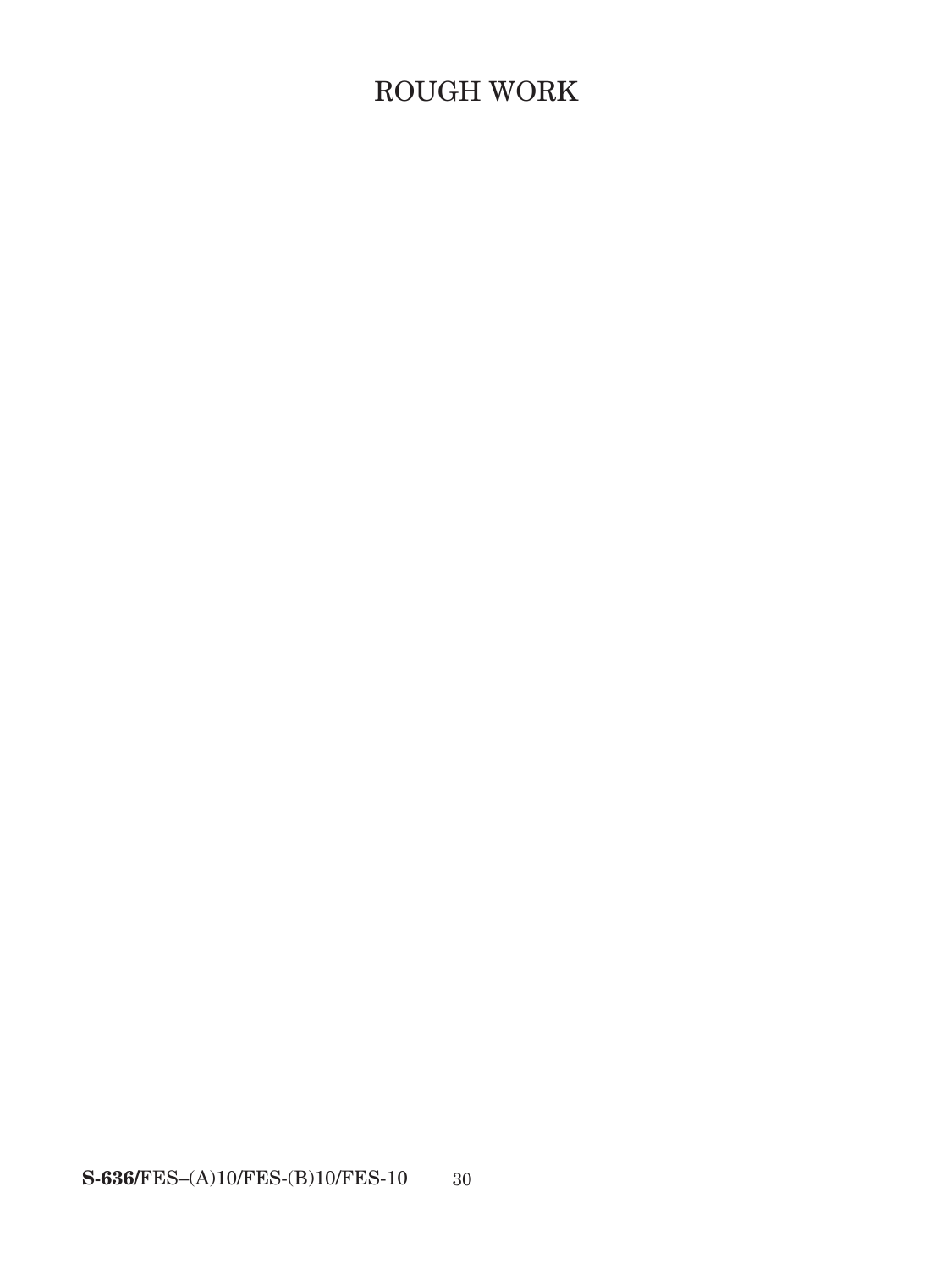# ROUGH WORK